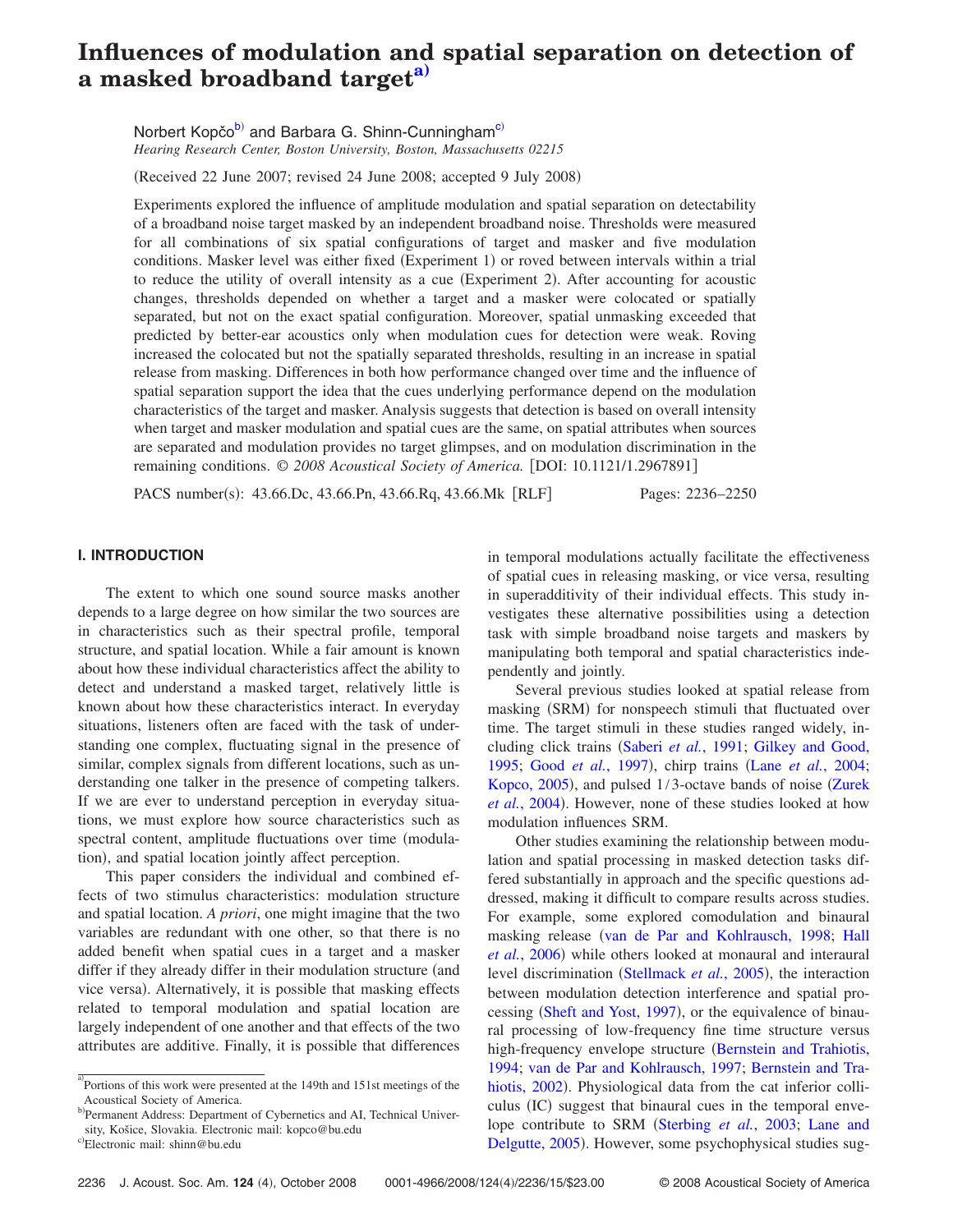gest that the stimulus temporal envelope does not affect SRM. For example, binaural detection thresholds obtained for a harmonic tone complex and broadband noise targets are very similar, despite dramatic differences in their envelopes ([van de Par](#page-14-5) et al., 2004). Overall, these studies do not provide a consistent account of how spatial cues and modulation jointly affect detection of a target embedded in noise.

Some work suggests that the influence of modulation on masked target detection depends on whether the target or the masker is modulated. For example, when listeners must detect a target embedded in maskers, reaction times depend less strongly on the number of distractors when the target is amplitude modulated and the maskers are unmodulated than when the target is a pure tone and the maskers are amplitude modulated (Asemi et al.[, 2003](#page-13-9)). This asymmetry suggests that the modulated target is more likely to "pop out" of the background of unmodulated maskers than the reverse, making detection of a modulated target robust to the addition of interferers. In comodulation masking release (CMR) studies, adding off-target-frequency components that are modulated identically with the on-frequency masker improves the detectability of an unmodulated target Hall *et al.*[, 1984;](#page-13-10) [van de](#page-14-1) [Par and Kohlrausch, 1998;](#page-14-1) [Winter](#page-14-6) et al., 2004). However, we know of no studies reporting a corresponding benefit of increasing masker bandwidth when the target, rather than the masker, is modulated, so it is possible that there is a perceptual asymmetry between modulating the target versus modulating the masker in such situations, as well.

#### **II. EXPERIMENTS AND HYPOTHESES**

Two experiments were performed to study how modulation and spatial location of the target and masker affect target detection. Both target and masker were broadband noises that were either unmodulated or sinusoidally amplitude modulated (SAM). As a result, across-channel processing and across-frequency grouping were likely to contribute to performance. Moreover, for these broadband targets and maskers, listeners could not detect the target by using spectral sidebands (as might be the case when the target is a SAM tone; [Dau and Ewert, 2004](#page-13-11)) and the opportunity to use pro-file analysis ([Green, 1988](#page-13-12)) was minimized (because of the similarity of the target and masker spectral profiles).

A single modulation frequency (40 Hz) was used throughout the study, chosen both because humans are fairly sensitive to modulation at this frequency ([Viemeister, 1979](#page-14-7)) and because responses of space-sensitive IC neurons are af-fected by modulation at this frequency ([Lane and Delgutte,](#page-13-13) [2005](#page-13-13)).

Spatial separation of a broadband target from a broadband masker results in a frequency-dependent change in the target-to-masker energy ratio (TMR) at the ears. The resulting TMR profile as a function of frequency varies from one target/masker configuration to another, so that TMR should affect performance differently for different spatial configurations of the target and masker. The contribution of binaural processing to target detection should therefore depend on spatial configuration. In particular, if the TMR profile is such that the most favorable TMRs are at low frequencies, then

interaural time difference (ITD) processing is likely to con-tribute to detection ([Kopco and Shinn-Cunningham, 2003](#page-13-4)). On the other hand, if the most favorable TMRs are at high frequencies, then the contribution of ITD processing to performance is likely to be smaller. Finally, the contribution of across-frequency integration to detection, if any, is likely to be larger when the TMR is similar across frequency than when the TMR is very large in one band and small in others. As a result, the relative contribution of different detection cues (e.g., changes in overall energy and interaural decorrelation) also is likely to vary from one target/masker configuration to another.

Three different spatially separated configurations were included in this study to evaluate whether the interaction of modulation and spatial cues depends on the specific target/ masker configuration. Specifically, in one of the chosen configurations the maximum in the TMR profile was in a lowfrequency region, while in the remaining configurations it was at high frequencies.

As described above, the way in which modulation and spatial configuration interact is poorly understood. The current experiments were designed to explore how these cues jointly affect performance. If the processing of the two cues is strictly serial then the effects of the cues should be additive. This would occur if (1) spatial processing improves the effective TMR of the signal prior to any modulation processing, (2) modulation processing operates on the output of the spatial processing stage, and (3) detection is based on the output of the modulation processing. If the two cues both work to help listeners perceptually segregate the target from the masker, then the cues may be redundant. Specifically, if differences in modulation of the target and masker are sufficient to segregate the target and masker, then providing additional spatial cue differences in the target and masker might not improve performance. In this case, the benefits of modulation and spatial cue differences would be less than additive. Alternatively, if spatial cue differences are necessary for modulation differences to be useful (or vice versa), then the effects of differences in the two cues may be superadditive.

In addition to exploring whether the two cues are additive, subadditive, or superadditive, we tested two specific hypotheses about how source modulation structure and source location affect detection for broadband signals.

H1. The effect of modulation on SRM will depend on whether the target, the masker, or both target and masker are modulated (e.g., see the results of [Asemi](#page-13-9) et al., 2003).

H2. The effect of modulation on detection threshold will depend on spatial configuration because the relative importance of individual cues changes with spatial configuration. (1) When the best TMR occurs in low frequencies, ITD processing will be relatively influential on performance. (2) If perceived location rather than ITD processing is the critical factor in determining how spatial cues contribute to detection, performance will depend on whether or not the target and masker are spatially separated, but not on the exact spatial configuration. (3) When TMR is relatively constant with frequency, across-frequency integration is likely to contribute to detection.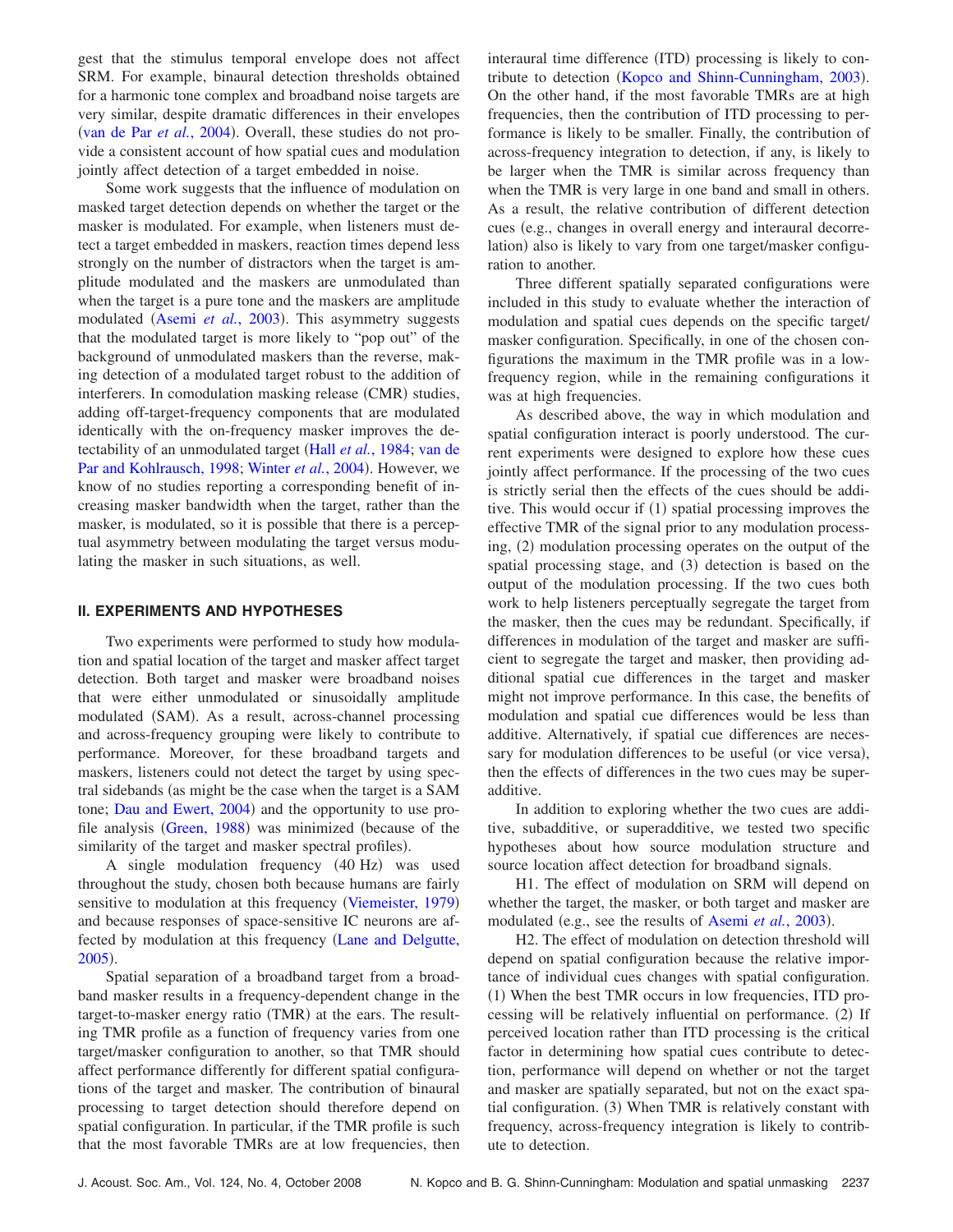Experiment 1 was performed with the masker noise presented at a fixed level. However, overall stimulus level may be the primary cue for detection when the target and masker are similar in their spectrotemporal structure and spatial cues, and therefore likely to be perceived as one unitary object from a particular location. To reduce the efficacy of overall level, Experiment 2 roved the masker level from interval to interval within each trial.

## **III. METHODS**

### **A. Subjects**

Seven subjects (four female and three male, including author N.K.) participated in Experiment 1. Seven subjects three female and four male, two of whom participated in Experiment 1) participated in Experiment 2 (Experiment 2 was conducted almost a year after Experiment 1, so it is unlikely that learning from Experiment 1 transferred to Experiment 2 for the two subjects who performed both experiments). All subjects had normal hearing (confirmed by an audiometric screening), with ages ranging from 23-32 years.

## **B. Stimuli**

The target and masker stimuli were both broadband noises with flat spectrum between either  $0.3$  and  $8$  kHz (target) or 0.2 and 12 kHz (masker), generated using a MATLAB implementation of the Butterworth bandpass filter (39th order for target and 33rd order for masker) with a stopband attenuation of 60 dB and stopband frequencies of  $0.2-10.05$  kHz (target) and  $0.1-14$  kHz (masker). The 200-ms-long target  $s_T(t)$  was temporally centered on the masker  $s_M(t)$ , which had a duration of 300 ms. Both target and masker were ramped at onset and offset by 30 ms  $\cos^2$ ramps. Modulation, if present, was sinusoidal with a frequency of 40 Hz and depth *m*= 0.5 and had a random initial phase  $\phi$  chosen from ten possible phases  $(\phi = 2\pi j/10, j)$  $= 1, \ldots, 10$ . The stimuli were of the form

 $s_{i,k}(t) = A_i[1 + m_i \cos(2\pi 40t + \phi_{i,k})]n_{i,k}(t),$ 

where  $i = T$  for the target and  $i = M$  for the masker,  $k$  is the trial number,  $n_{i,k}(t)$  is a random bandpass-filtered noise token, and  $A_i$  is a scaling factor that determines the stimulus presentation level. The same five modulation conditions were explored in both experiments: no modulation  $(m_T = m_M = 0)$ , in-phase comodulation  $(m_T = m_M = 0.5; \phi_{M,k} = \phi_{T,k})$ , targetonly modulation  $(m_T=0.5; m_M=0)$ , masker-only modulation  $(m_T=0; m_M=0.5)$ , and pi-out-of-phase modulation  $(m_T=m_M)$  $= 0.5; \ \phi_{M,k} = \phi_{T,k} + \pi.$ 

Modulation increases the long-term rms energy of a signal by a factor of  $(1+m^2)^{-0.5}$ . For the modulation depth and form used here, modulation increases the rms energy of the modulated signal by approximately 0.5 dB. All results were corrected for this rms energy effect by scaling the measured thresholds and reporting thresholds in units of TMR.

Space was simulated using pseudoanechoic nonindividualized head-related impulse responses (HRIRs) recorded at four locations  $(-45^{\circ}, 0^{\circ}, 45^{\circ}, \text{ and } 90^{\circ}, \text{ left to right})$  at a distance of 120 cm from the center of the head, using miniature microphones placed at the entrance of the ear canals of a female listener who did not participate as a subject in this study (see [Shinn-Cunningham](#page-13-14) *et al.*, 2005, for a full description of these HRIRs). Five spatial configurations were explored in Experiment 1: two with the sources colocated at 0° or −45° and three with the sources spatially separated *T* at 90°, *M* at 0°), (*T* at 0°, *M* at 90°), and (*T* at 45°, *M* at −45°)]. An additional colocated condition (90°) was added in Experiment 2 to create three matching pairs of colocated and separated spatial configurations.

In both experiments, the average level of the masker was the same in all trials, prior to processing by the HRIRs (which altered the level of the signals reaching the ears). Therefore, because of HRIR processing, there were frequency-dependent variations in the signals reaching the ears across the different masker locations (graphs in Fig. [2](#page-4-0)) can be used to estimate how the received masker level changed at the two ears). For the masker at  $0^\circ$ , the maximum masker level received at the ears was 61 dB sound pressure level (SPL). In Experiment 1, the masker level was constant across the three intervals within a trial, while in Experiment 2 the masker level was roved independently in each interval by a value uniformly distributed between  $\pm 5$  dB (the target, if present, was roved with the masker, which kept constant the TMR measured prior to HRIR processing).

Stimulus files, generated off-line at a sampling rate of 50 kHz, were stored on the hard disk of a control computer (IBM PC compatible). Ten random noise tokens were pregenerated to be used as targets and another ten tokens were produced to be used as maskers in this study (i.e., target and masker were always independent samples of noise). These 20 tokens were bandpass filtered (10 by the target filter and 10 by the masker filter, which had a slightly wider passband), modulated (by 1 of 10 modulation envelopes, differing in initial phase), and HRIR filtered (by an HRIR corresponding to locations of  $-45^\circ$ , 0°, 45°, or 90°) to produce 440 target stimuli [10 tokens $\times$ (10 modulation envelopes  $+$  no modulation) $\times$  4 locations] and 440 similar masker stimuli. On each trial, three different masker tokens and one target token were randomly selected, scaled, and concatenated into a stimulus file that contained three masker intervals with the target randomly added to the second or the third interval.

TDT System 3 hardware was used for D/A conversion. The result was amplified through a TDT headphone buffer and presented via Etymotic Research ER-1 insert earphones with approximately flat frequency response in the range 100 Hz-15 kHz). No filtering was done to compensate for the transfer characteristics of the playback system. A simple alphanumeric interface in MATLAB was used to give instructions to subjects, gather responses, and provide feedback. The subject indicated the perceived target interval by hitting the appropriate numeric key  $("2" or "3")$  on the computer keyboard. Experiments were performed in a single-walled sound-treated booth.

#### **C. Experimental procedure**

Each trial consisted of three intervals, each of which contained a masker. Either the second or the third interval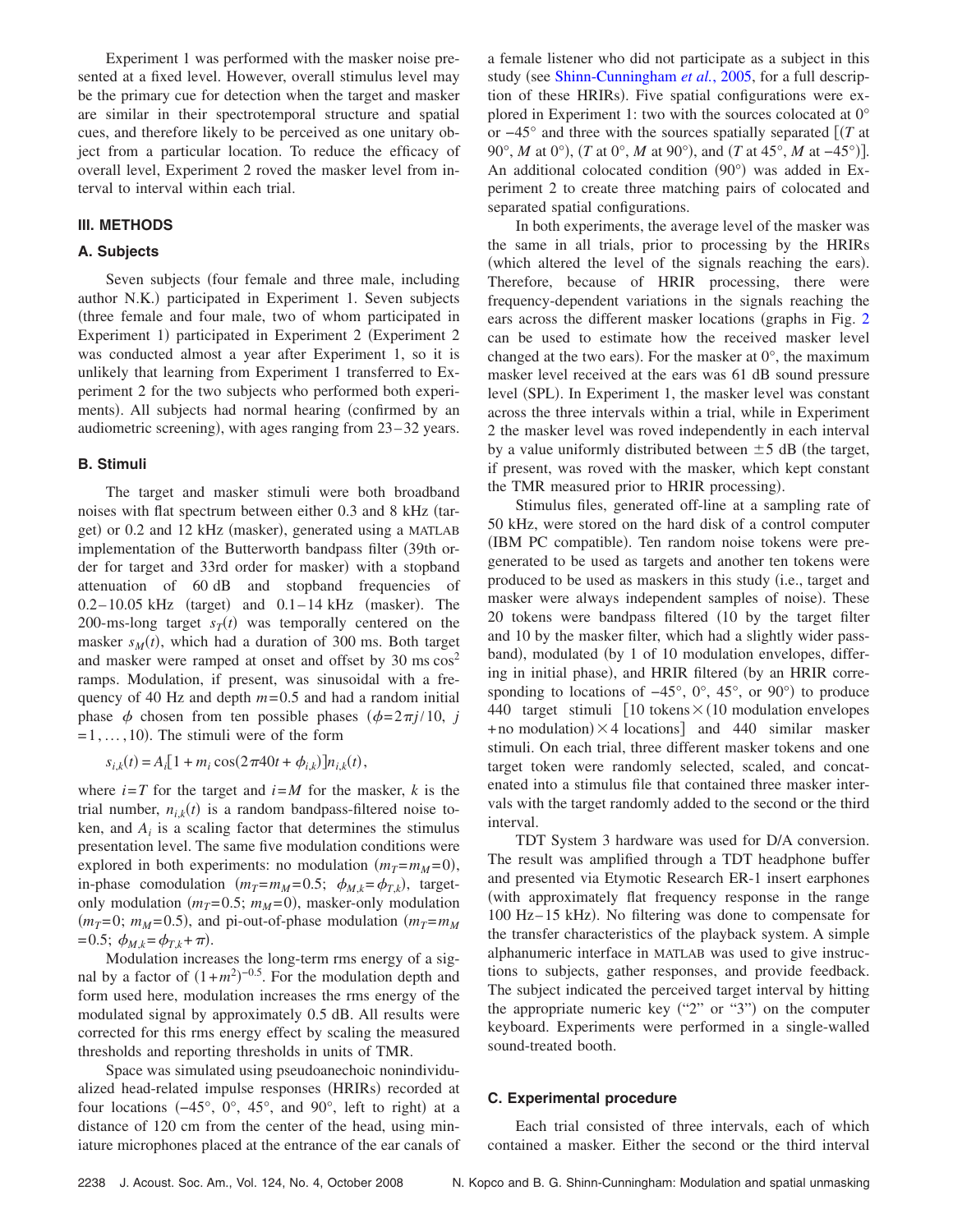(randomly chosen with equal probability on each trial) also contained the target. The intervals were separated by 50-ms-long silent gaps. Subjects performed a twoalternative, forced-choice task in which they were asked to identify which interval, the second or the third, contained the target. Correct-answer feedback was provided at the end of each trial.

A three-down-one-up adaptive procedure was used to estimate detection thresholds ([Levitt, 1971](#page-13-15)), defined as the 79.4% correct point on the psychometric function. Each run started with a description of the measurement condition of the run (e.g., written instructions might read "In this run, the target is modulated and the distractor is not modulated, the target comes from an azimuth of  $0^{\circ}$  and the distractor from 90°. Next, you will hear a sample of the noise distractor that you should ignore, followed by the target that you should identify. Hit RETURN to hear the sample."). The subject could listen to the sample repeatedly until he/she was confident that he/she understood the task.

The staircase measurement procedure started with the target presented at a clearly detectable level and continued until 11 "reversals" occurred. The target level was changed by 4 dB on the first reversal, 2 dB on the second reversal, and 1 dB on all subsequent reversals. For each adaptive run, detection threshold was estimated by taking the average target presentation level over the last six reversals.

Each of the two experiments consisted of six 1 h sessions performed on different days (the first session of each experiment was a practice session, serving to familiarize the subjects with the experimental procedure). In each session, the thresholds were measured for all combinations of spatial and modulation conditions 25 thresholds in Experiment 1 and 30 in Experiment 2), with the order of conditions randomized between sessions and between subjects. One adaptive run took approximately  $2-3$  min to complete.

Informal interviews of the listeners confirmed that at moderate to high TMRs, listeners found it very easy to interpret the two simulated stimuli as a target noise and a distractor noise coming from the indicated locations with the described modulation characteristics (as opposed to hearing them as one combined noise). This was likely the case because of the following: (1) at the beginning of the experiment, the subjects were given a detailed description of the stimulus combinations they should expect; (2) prior to each adaptive run, listeners had the opportunity to familiarize themselves with the target and masker stimuli presented separately before they heard them combined; and (3) the procedure started with both the target and the masker clearly audible. It is difficult to know whether or not the listeners perceived the two stimuli as separate objects when the target level was near the threshold. However, none of the subjects reported any difficulty performing the task (for example, none of them reported being confused about what to listen for in order to detect the target).

<span id="page-3-0"></span>

FIG. 1. Raw data plotted as a function of the masker location measured with the masker level fixed (Experiment 1; panels A, B, and C) and roved (Experiment 2; panels D, E, and F). All graphs show the across-subject mean and standard deviations in measured threshold TMRs: panels A and D show the raw threshold TMR energy ratios, panels B and E show the threshold TMRs in the best channel, and panels C and F show the threshold TMRs in the best channel after correcting for the frequency-dependence of the threshold TMR sensitivity.

## **IV. RESULTS AND ANALYSIS**

## **A. Experiment 1: Fixed masker level**

#### *1. Overall results*

Panels A, B, and C in Fig. [1](#page-3-0) present the data collected in Experiment 1, with the masker level fixed (Panels D, E, and F show the data from Experiment 2, discussed in Sec. IV B). The data are plotted as a function of the masker location indicated by the position of the letter "M" in the icons along the abscissa). Two spatial configurations are plotted for each masker location, one with the target and masker colocated (open symbols) and one with the target displaced from the masker (filled symbols).<sup>1</sup> The spatially separated target was at the location indicated by the filled letter "T" in the icons along the abscissa. The thresholds for different modulation conditions are represented by different symbols.

Figure  $1(a)$  $1(a)$  shows the across-subject mean and standard deviation of the TMR at detection threshold (lower values correspond to better performance). Thresholds varied by more than 20 dB, depending on the spatial configuration and modulation condition. For a given modulation condition and masker location, performance when the target and masker were spatially separated (filled symbols) was always better than when they were colocated (open symbols), revealing robust SRM. The colocated thresholds for target and masker at 0° and −45° were nearly identical, suggesting that the exact spatial configuration of the target and masker was not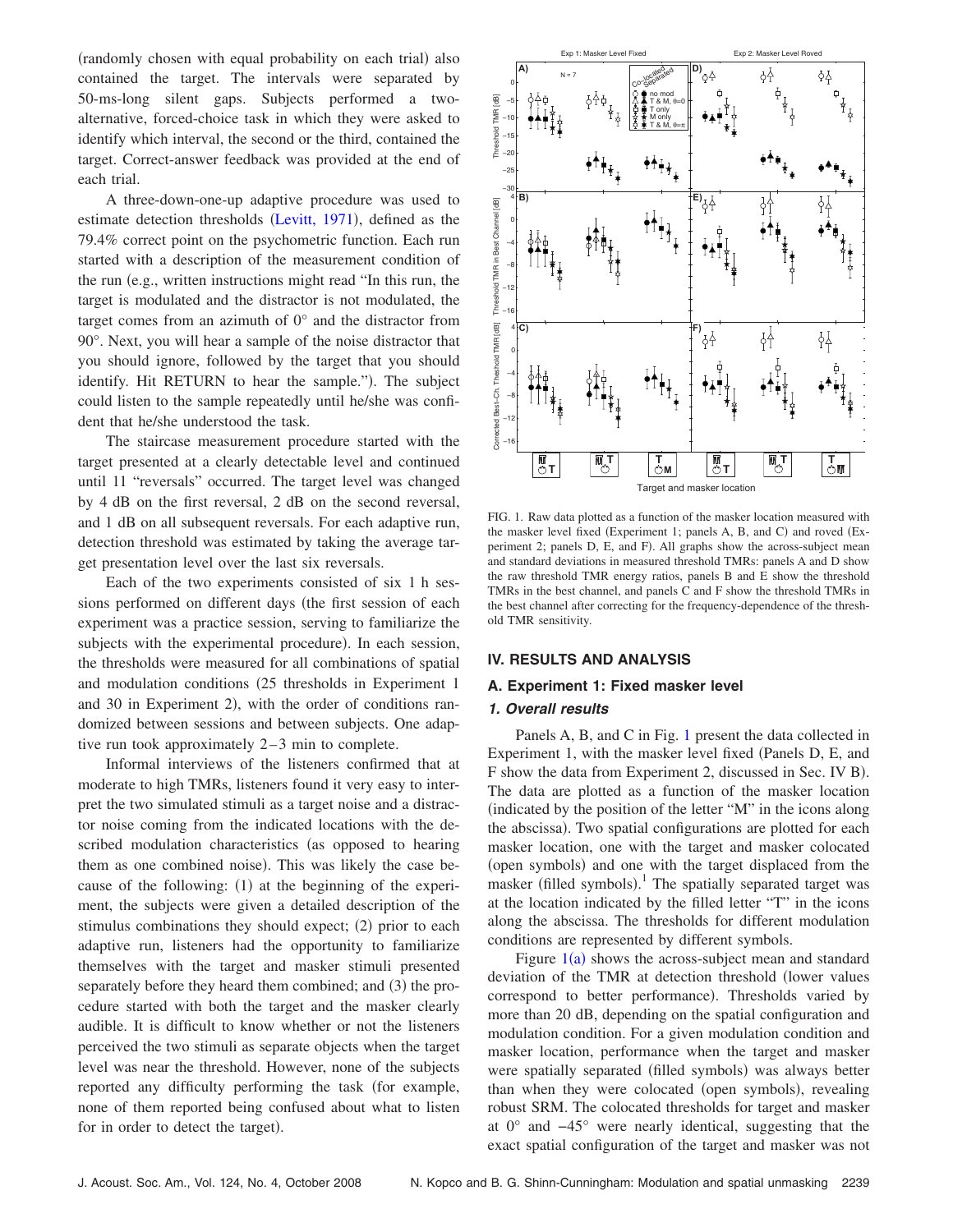important as long as the sources were colocated (this observation, based on the two configurations in Experiment 1, is further supported by the results of Experiment 2 in which three colocated thresholds were measured). In contrast, the spatially separated thresholds were strongly influenced by the specific target and masker locations: performance was worse with the masker at 0° than with the masker at −45° or 90° compare the leftmost group of filled symbols in Fig.  $1(a)$  $1(a)$  to the center or the rightmost groups].

Within each spatial configuration, the no-modulation, inphase comodulation, and target-only modulation circles, triangles, and squares, respectively) thresholds were generally comparable, and these thresholds were higher (performance was worse) than the remaining thresholds. Masker-only modulation yielded improvements in performance (pentagrams fall below circles), while out-of-phase modulation of the target gave the lowest thresholds (hexagrams tend to fall below pentagrams).

A three-way repeated-measures analysis of variance (ANOVA) was performed with factors of modulation, spatial separation (colocated versus separated), and masker location (0, −45°), paralleling the layout of Fig. [1](#page-3-0)(a). The (*M* 90°, *T* 0°) configuration was omitted because it had no corresponding colocated measurement. This statistical analysis found a significant modulation  $\times$  separation interaction  $(F_{4,24} = 7.63)$ ,  $p=0.0004$ ), a significant separation  $\times$  masker location interaction  $(F_{1,6} = 950, p \le 0.0001)$ , and significant effects of all three main factors  $(p< 0.0001)$ . Notably though, neither the interaction between modulation and masker location nor the three-way interaction was significant  $(p > 0.1)$ . These results suggest that, although overall performance and the effect of separation depend on spatial configuration, at least for the spatial configurations explored in this study, the effect of modulation on the thresholds is similar within each spatial configuration rather than varying with target and masker locations.

## *2. Energy effects in* **1/3***-octave bands*

One factor contributing to the large spatial benefits and to the dependence of these improvements on spatial configuration is the better-ear advantage, arising from the changes in the level at which the stimuli are received at the left and right ears when target and masker are spatially separated. In general, spatial separation of the target and masker sources produces a larger TMR at one of the ears (the "better ear"), and a smaller TMR at the other ear, compared to when the sources are colocated (where the TMR is equal at the two ears). To explore the extent to which changes in TMR at the acoustically better ear could account for the observed spatial unmasking, we calculated the TMR in each of the signals reaching the listeners' two ears as a function of frequency.

For each spatial configuration, we selected a target and a masker processed by the appropriate HRIRs and filtered both target and masker into 22 log-spaced 1/3-octave signals per ear ([ANSI, 1986](#page-13-16)). In this analysis, the target and masker were set to have the same level prior to spatial processing. Note that the effects of spatial processing on the TMR at the ears are identical for all modulation conditions.) The resulting frequency-dependent TMRs show the proper correction

<span id="page-4-0"></span>

FIG. 2. TMR in 1/3-octave frequency bands in the six target/masker spatial configurations used in this study. Each panel shows the left- and right-ear TMRs in the colocated and separated spatial configurations for one masker location (indicated by the inset) as a function of the center frequency of the third-octave filters.

needed, at each frequency, to calculate the TMR at detection threshold in each of the  $22$  frequency bands.<sup>2</sup> The results of this analysis are plotted in Fig. [2.](#page-4-0)

Each panel in Fig. [2](#page-4-0) shows the TMRs for one fixed masker location (indicated by the inset icon), with each combination of the ear (solid versus dashed lines for right versus left ear, respectively) and the spatial configuration (thin versus thick lines for colocated versus spatially separated) plotted separately. Note that the dashed and solid thin lines lie nearly on top of each other, so only the solid thin lines are easily visible.)

TMRs for the colocated configurations (thin lines) were approximately zero (or less than zero at the edges where no target energy was present), independent of the masker location (across panels) or the ear (solid versus dashed thin lines). The spatially separated TMRs were frequency dependent and varied both with the ear (solid versus dashed thick lines within each panel) and with the masker location (panel A versus panel B versus panel C). The largest improvement in TMR with spatial separation was approximately 5 dB in panel A (right-ear channel centered at 1 kHz), approximately 20 dB in panel B (right-ear channel centered at 8 kHz), and approximately 22 dB in panel C left-ear channel centered at 8 kHz). Assuming that the listeners detect the target by detecting its presence due to the energy effects in the frequency channel with the most favorable TMR, detection performance with spatial separation is expected to improve due to the spatial configuration by an amount equal to the maximum TMR shown in each panel of Fig. [2.](#page-4-0) Note that this analysis assumes that, in each condition, performance is determined solely by the single frequency channel with the most favorable TMR and that the threshold TMR calculated in 1/3-octave band is the same for all frequency channels. Therefore, this analysis ignores possible contributions of across-frequency integration and binaural processing. Moreover, the exact TMRs computed in this way will depend on the detailed shapes of the peripheral auditory filters used, as well as how they change with center frequency, so that slightly different corrections would be found with different filter assumptions. However, this analysis provides a firstorder correction for the wide variation in TMR with frequency caused by HRIR processing.

Figure  $1(b)$  $1(b)$  shows the threshold TMRs in the best frequency channel, determined by adding the best-channel cor-rection (i.e., the peak values from Fig. [2](#page-4-0)) to the respective thresholds in Fig.  $1(a)$  $1(a)$ . Colocated thresholds [open symbols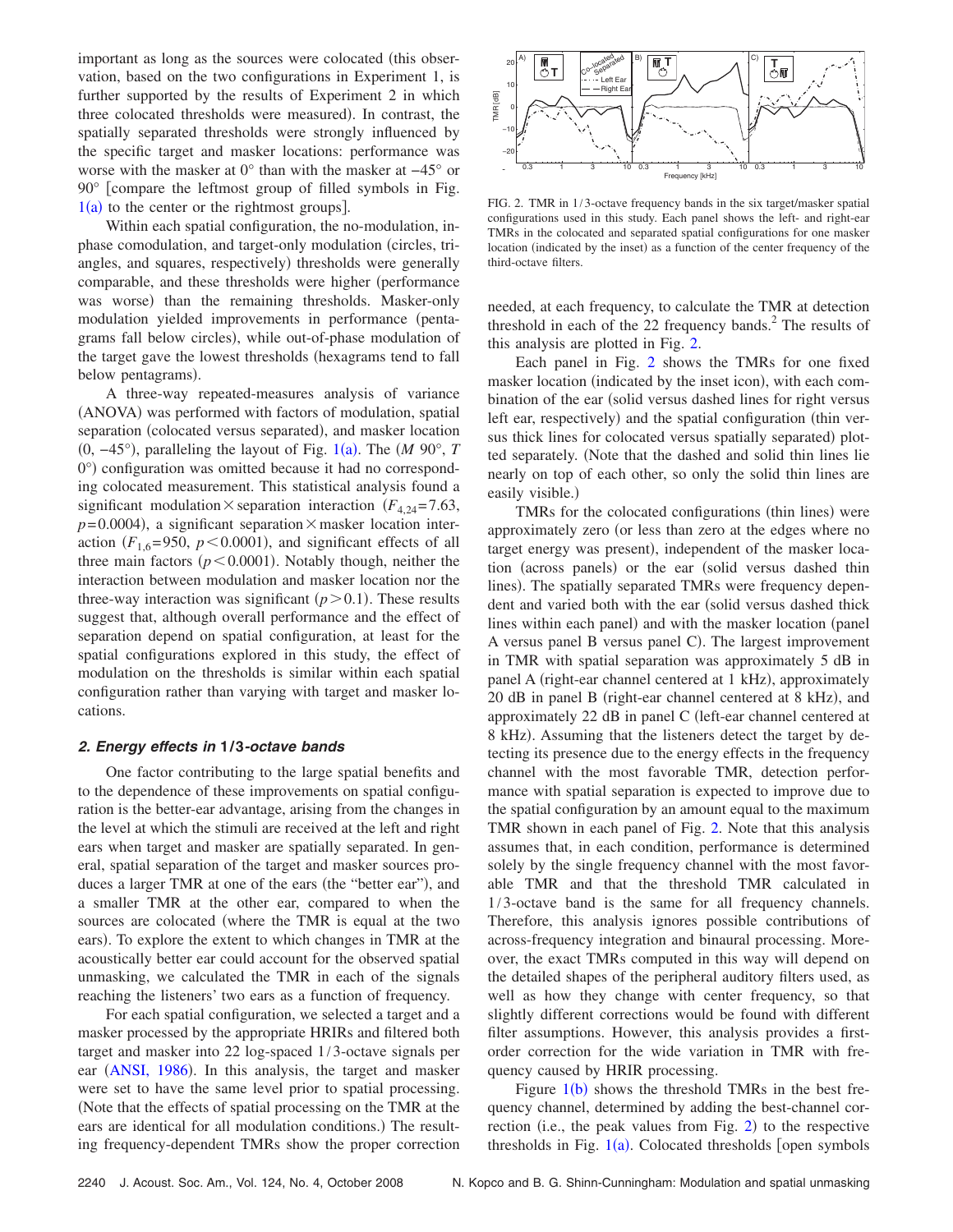in Fig.  $1(b)$  $1(b)$ ] were essentially unchanged, as the TMR correction was near zero at all frequencies. However, correction of the spatially separated configurations reduced the effect of spatial separation to the point that many spatially separated thresholds (e.g., all thresholds with masker at  $-45^{\circ}$ ) were actually higher (performance was worse) than the corresponding colocated thresholds. Although this correction removed a good portion of the spatial effects on performance, ANOVA performed on the better-ear, best-frequency corrected thresholds found the same significant main factors and interactions as did the uncorrected thresholds [Fig.  $1(a)$  $1(a)$ ] suggesting that the correction, while reducing the dependence of thresholds on the masker location, did not account for all of the variation in performance with spatial configurations.

# *3. Additional correction for frequency dependence of threshold TMR*

The better-ear best-frequency correction yielded threshold TMRs that were much more similar than the uncorrected TMRs. To the extent that this correction was sufficient to account for the behavioral results, it suggests that (a) the threshold TMR is the same in all channels independent of frequency, (b) a simple 1/3-octave filter is an adequate representation of auditory filtering for the current analysis, and (c) there is no contribution of across-frequency integration or binaural processing to performance. The effect of any deviation from these assumptions is likely to depend on the spectral profiles of the target and masker signals, which differ with spatial configuration (see Fig. [2](#page-4-0)).

We now examine the assumption that threshold TMR in 1/3-octave band is constant as a function of frequency. In a previous study that measured SRM for broadband chirp-train signals masked by noise, threshold TMRs for narrowband targets were not constant as a function of frequency; instead, threshold TMRs were lower for higher-frequency targets ([Kopco, 2005](#page-13-17)). When listening in a 9 kHz channel, bestchannel analysis based on 1/3-octave filtering yielded thresholds that were nearly 4 dB lower than threshold TMRs using a 1 kHz channel. A simple frequency-dependent linear correction fit these earlier results relatively well ([Kopco,](#page-13-17) [2005](#page-13-17)). The same correction, derived from the empirical fit to the data in this previous study, was applied to the current results: $3$ 

$$
TMR_{\text{corrected}} = TMR_{\text{uncorrected}} + k_l CF + k_2. \tag{1}
$$

<span id="page-5-0"></span>Here,  $TMR_{uncorrected}$  are the data from Fig. [1](#page-3-0)(b), CF is the center frequency of the best-TMR filter in Hz, the constant  $k_1$ was fitted to [Kopco's](#page-13-17)  $(2005)$  data  $(k_1$  was estimated to be  $-4.9 \times 10^{-4}$  dB/Hz), and the constant  $k_2$  was arbitrarily set to 1.34 dB to minimize the offset of the corrected data from the raw colocated data. (Note that the constant  $k_2$  does not influence relative comparisons, as it shifts all data points by the same amount, but simply accounts for the absolute value of the TMR threshold). The frequency-corrected best-TMR model uses the same assumptions as the best-channel TMR correction shown in Fig.  $1(b)$  $1(b)$ , except that it relaxes the assumption of a constant frequency-independent threshold TMR sensitivity. Instead, threshold TMR is assumed to decrease linearly with increasing center frequency.

Figure  $1(c)$  $1(c)$  shows the thresholds corrected by Eq.  $(1)$ . Compared to the graphs in Fig.  $1(b)$  $1(b)$ , the corrected spatially separated thresholds [filled symbols in Fig.  $1(c)$  $1(c)$ ] were always better than or equal to the corresponding colocated thresholds (open symbols). Thresholds were roughly equal across all masker locations [in Fig. [1](#page-3-0)(c), the  $M$  0°,  $T$  90° thresholds were approximately equal to the corresponding *M* −45°, *T* 45° thresholds, as well as to the *M* 90°, *T* 0° thresholds; the trend was confirmed by data shown in Fig.  $1(f)$  $1(f)$ from Experiment 2. Because the same correction was applied to all thresholds for a given spatial configuration, independent of the modulation condition, colocated thresholds still changed more as a function of the modulation condition than did the spatially separated thresholds. (Supporting these observations, ANOVA performed on the corrected data only found one significant interaction, modulation $\times$  separation,  $F_{4,24}$ =7.65,  $p<0.0005$ ; all three main effects were significant, with  $p < 0.05$ .) With these corrections, the spatially separated thresholds were only consistently lower than colocated thresholds in the no-modulation, in-phase modulation, and target-only modulation conditions filled versus open circles, triangles, and squares in Fig.  $1(c)$  $1(c)$ ]. Colocated and spatially separated thresholds were statistically indistinguishable in the masker-only modulation and out-of-phase modulation conditions for all spatial configurations.

Given the similarity of the corrected best-channel threshold TMRs at different masker locations [Fig.  $1(c)$  $1(c)$ ], there only appears to be a modest effect of across-frequency integration in this study (i.e., there are no large differences across different spatial configurations, even though the best frequency and the overall shape of the better-ear TMR as a function of frequency vary dramatically with spatial configuration). Similarly, spatial processing only appears to contribute when the masker is modulated in a way that does not provide glimpses of the target (in the no modulation, inphase modulation, and target-only modulation conditions).

In all of the following sections, the frequency-corrected best-channel TMR thresholds [from Figs.  $1(c)$  $1(c)$  and  $1(f)$ ] are used because (1) this correction accounts for the dependence of the thresholds on the masker location; (2) even though consideration of binaural processing and across-frequency integration could also produce corrections that explain some of the variability as a function of the masker location,<sup>4</sup> parsimony argues that these factors played only minor roles in this experiment; and (3) the fact that spatially separated configurations produce thresholds that depend less on the modulation condition than do colocated configurations is independent of the method used to account for energy effects or of the masker location. However, note that it is currently not clear what causes the frequency dependence of the 1/3-octave filtered threshold TMRs.)

## *4. Results collapsed across the masker location*

To better assess the interaction between modulation and separation, Fig. [3](#page-6-0) shows the data collapsed across masker location. Figure  $3(a)$  $3(a)$  plots the across-subject mean threshold TMRs in the best  $1/3$ -octave channel (and within-subject standard deviation, chosen here because it removes the between-subject differences from the computation of stan-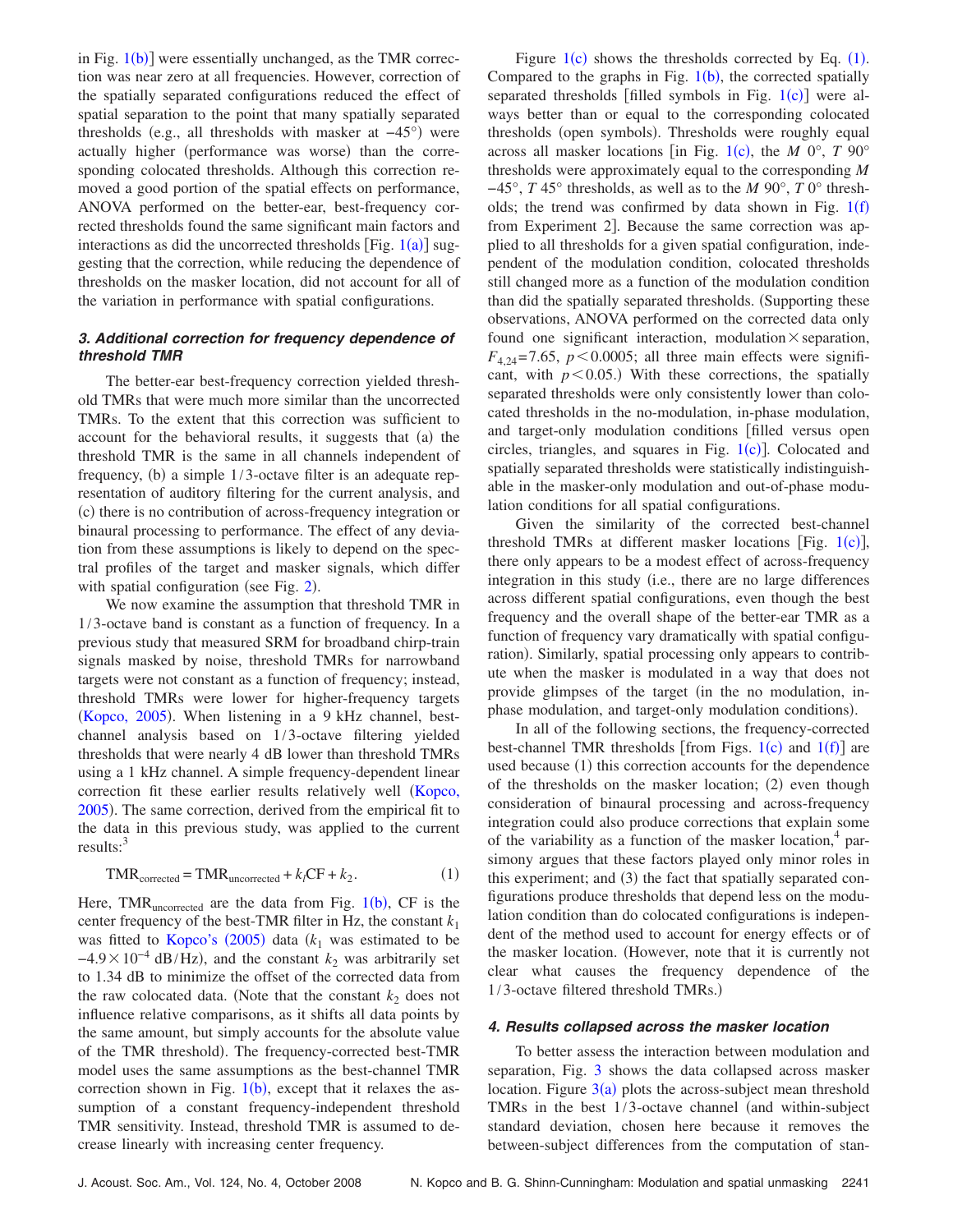<span id="page-6-0"></span>

FIG. 3. Threshold TMRs in the frequency-corrected best 1/3-octave channel (panel A) and SRM (panel B) as a function of the modulation type, averaged across the masker locations (error bars give the within-subject standard deviation). The horizontal lines in panel B indicate SRMs that were not significantly different at the 0.01 level in a t-test after correcting for multiple comparisons (lines below large symbols for Experiment 1; lines above small symbols for Experiment 2). Different symbols are used to identify the modulation type, as in Fig. [1.](#page-3-0) The legend in panel B applies to both panels and all modulation conditions.

dard deviation<sup>5</sup>) as a function of the modulation type. The large filled and open symbols represent the spatially separated and colocated thresholds, respectively (the small symbols represent the results of Experiment 2, discussed in Sec.  $IVB$ ).

The effect of modulation on performance was similar for colocated and separated spatial configurations. Thresholds were essentially the same for the no-modulation, in-phase comodulation, and target-only modulation conditions [compare large open and filled circles, triangles, and squares in Fig.  $3(a)$  $3(a)$ ]. Performance with masker-only modulation (pentagrams) and out-of-phase modulation (hexagrams) was better, with lower thresholds.

Although the rank ordering of thresholds was the same for colocated and spatially separated conditions, the dependence of the thresholds on modulation was slightly stronger when the sources were colocated than when they were spatially separated (large open symbols span a range of nearly 7 dB, while the large filled symbols span a range of about 4 dB), suggesting that spatial separation affects performance differently for different modulation conditions. This SRM the difference between the open and filled symbols in Fig.  $3(a)$  $3(a)$ ] is plotted as a function of the modulation condition in Fig. [3](#page-6-0)(b). This panel shows the across-subject mean (and the within-subject standard deviation<sup>5</sup>) of the difference between the spatially separated and corresponding colocated thresholds from panel A.

One-way repeated-measures ANOVA found a significant effect of modulation on SRM  $(F_{4,24}=11.44, p<0.0001)$ . The results of Bonferroni-corrected *post hoc* pairwise t-tests (which account for heterogeneity of variances; e.g., [Ury and](#page-14-8) [Wiggins, 1971](#page-14-8)) as implemented in the CLEAVE package ([Her-](#page-13-19)

[ron, 2005](#page-13-19)) are also shown in Fig. [3](#page-6-0)(b). The horizontal lines under the large symbols in Fig.  $3(b)$  $3(b)$  indicate those pairs of conditions in Experiment 1 that did not differ at the *p*  $0.01$  significance level (all other pairs were significantly different from one another). The no-modulation, in-phase modulation, and target-only modulation SRMs were not significantly different from one another. Similarly, the maskeronly modulation versus out-of-phase modulation SRMs were not significantly different from one another. However, the modulation type had a small but significant effect on the SRM: compared to no-modulation, in-phase modulation, or target-only modulation [circle, triangle, and square in Fig.  $3(b)$  $3(b)$ , modulating only the masker (pentagram) or modulating the target and masker stimuli with opposite phases (hexagram) decreased the SRM by roughly  $1.5-2$  dB  $(p$  $<$  0.01), resulting in no benefit of spatial separation in the latter modulation conditions.

Finally, as discussed in the Appendix, learning affected SRM: in the first of the five repeats of this experiment, the SRM was essentially the same for all types of modulation (the largest difference was less than 1 dB). However, by the fifth repeat, the difference between the target-only modulation and the out-of-phase modulation grew to more than 4 dB. Thus, the average effect plotted in the data collapsed across the repeats is smaller than might be seen after extensive training.

## **B. Experiment 2: Masker level roved**

To isolate the contribution of the overall level cue to performance, Experiment 2 was performed with the masker level roved between the intervals within a trial, a strategy used extensively in the profile analysis literature ([Mason](#page-13-20) *et al.*[, 1984;](#page-13-20) Kidd *et al.*[, 1989](#page-13-21)). The  $(T90^\circ, M90^\circ)$  colocated condition was added to balance the number of colocated and spatially separated conditions; otherwise, Experiment 2 was identical to Experiment 1, except with a random  $\pm 5$  dB intensity rove added from interval to interval.

#### *1. Overall results*

Panels D, E, and F in Fig. [1](#page-3-0) present the results of Experiment  $2$  in a format identical to Experiment  $1$  (see Sec. IV A). The raw data in Fig.  $1(d)$  $1(d)$  followed the same trends as in Experiment 1. The spatially separated thresholds (filled symbols) were almost identical to those found in Experiment 1. The colocated thresholds for the no-modulation (circles) and in-phase modulation (triangles) conditions tended to be worse than in Experiment 1. However, the level rove had little effect on the remaining colocated configurations (a direct comparison is presented below). This result suggests that overall level was the main cue used for detection only in the colocated configurations in which the target and masker had identical temporal envelopes, a conclusion that was confirmed by a comparison of the data in panels E and F to respective panels B and C. ANOVAs performed on the raw and corrected Experiment 2 data from panels D, E, and F found the same significant main effects and interactions as the respective ANOVAs performed on the Experiment 1 data.)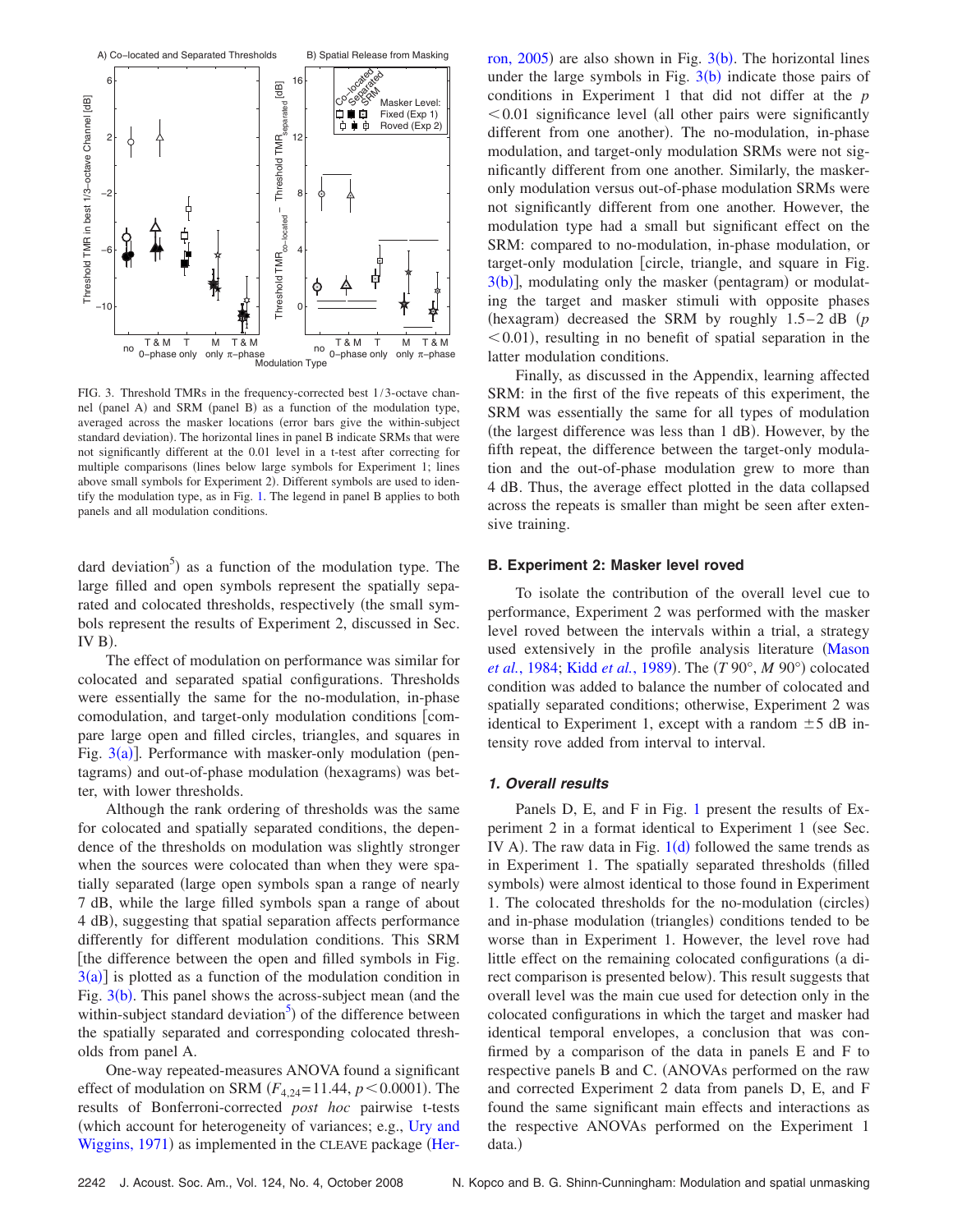#### *2. Results collapsed across the masker location*

In order to analyze the interaction between modulation and spatial separation, the data were collapsed across the masker locations. To allow a direct comparison of the effect of masker level uncertainty, Fig. [3](#page-6-0) shows the results for Experiment 2 (the small symbols slightly offset to the right) plotted alongside the data from Experiment 1 (larger symbols).

The filled symbols in Fig.  $3(a)$  $3(a)$  show the spatially separated thresholds. Roving the masker level had essentially no effect on any of the spatially separated thresholds compare the small and large filled symbols from Experiments 2 and 1, respectively). In contrast, all colocated thresholds were larger in Experiment 2 than in Experiment 1 (the small open symbols fell above the corresponding large open symbols). The largest increase (around 7 dB) was observed when the target and masker had identical temporal envelopes (i.e., in the no-modulation and in-phase comodulation conditions; circles and triangles). In the three remaining modulation conditions, the masker-level rove increased thresholds by approximately 2 dB.

Figure  $3(b)$  $3(b)$  shows that, as a consequence of the effects of the level rove on the colocated configurations, the SRM was much larger in Experiment 2 than in Experiment 1 in the conditions in which the target and masker had the same temporal envelope. A one-way repeated-measure ANOVA revealed a significant effect of modulation on the SRM *F*4,24  $= 35.55, p < 0.0001$ ). Bonferroni-corrected *post hoc* pairwise t-tests found no significant differences between unmodulated and comodulated SRMs, target-only and masker-only modulated SRMs, or the masker-only and out-of-phase modulated SRMs (see the horizontal bars above the pairs of small symbols that were not significantly different;  $p > 0.01$ ). All other pairs of modulation conditions showed statistically significant differences.

The results in Fig. [3](#page-6-0) suggest that overall level was used to detect the target when the colocated target and masker had the same envelope. For wideband noise, the smallest detectable intensity change  $\Delta I$  is proportional to the base line intensity, *I*, so that  $\Delta I/I$  is approximately constant with values between −9 and −6 dB over a large range of *I* (20–100 dB above the absolute thresholds; [Moore, 2003](#page-13-22)). The results for colocated identically modulated stimuli in Experiment 1 match these data well, with TMR thresholds of approximately  $-5$  dB [large open circles and triangles in Fig. [3](#page-6-0)(a)]. If overall level was the only available cue in this twoalternative forced-choice task and the external noise of the 10 dB rove dominated performance, then the TMR at detection threshold would be 1.07 dB for an ideal observer ([Durlach](#page-13-23) et al., 1986; [Green, 1988](#page-13-12)), which is remarkably close to the actual thresholds observed for the identically modulated and in-phase modulated conditions, where threshold TMRs were around 2 dB. In most previous studies of the effect of rove on profile analysis, the rove yielded performance that was worse than was predicted for an optimal observer ([Spiegel](#page-13-24) et al., 1981; [Mason](#page-13-20) et al., 1984). Thus, even the fact that thresholds are slightly higher than the ideal-observer prediction is consistent with past work. Moreover, the no-modulation and in-phase comodulation thresholds were very similar to each other, suggesting that the fluctuating envelope in the latter condition did not make it harder to judge the levels in the different intervals.

In conditions for which target and masker were colocated but had different temporal envelopes, performance was much better than would be predicted if the main cue used for target detection was overall intensity, showing that some other nonlevel cue was the main feature used to detect the target. Nevertheless, in such conditions, the rove interfered slightly with performance, a result that suggests that the intensity rove made it more difficult for listeners to extract whatever feature was the main detection cue when target and masker were colocated.

#### **C. Modulation detection**

To understand the effects of modulation on performance, two analyses were performed. First, the instantaneous TMR was analyzed. In this analysis, predictions were based on detecting the target by hearing its effect at the best instant in time. A second analysis assumed that the listeners detected the target+masker interval by detecting a modulation depth that was different from the masker-only modulation (in the nontarget intervals).

## *1. Listening at peaks and dips: Instantaneous TMR analysis*

The presence of modulation in the stimuli caused the instantaneous TMR to change over time. Humans appear to utilize these changes and detect the target in moments when the TMR is most favorable, both in monaural (Buus *[et al.](#page-13-25)*, [1996](#page-13-25)) and binaural (Buss et al.[, 2003](#page-13-18)) listening tasks, even though this ability can differ across subjects (e.g., see [Buss](#page-13-26) et al.[, 2007](#page-13-26)). Of course, given that the ability to utilize these cues is limited by the temporal resolution of the auditory system, factors like forward masking are likely to influence the ability to listen in dips (Widin *et al.*[, 1986;](#page-14-9) [Wojtczak and](#page-14-10) [Viemeister, 2005](#page-14-10)). While the present analysis does not consider these limitations, it does provide an upper limit on how much the listeners could have benefited from changes in the instantaneous TMR. Specifically, if one assumes that the peak TMR produced after temporal integration over some fixed time window predicts performance, the current analysis gives the limit of performance if temporal resolution is infinitely precise, leading to an effective time window that is infinitely narrow. Conversely, the overall-TMR analysis shown in Fig.  $3(a)$  $3(a)$  shows predictions for an infinitely long time window. Any finite-length time window must produce results intermediate between these two extremes.

In the colocated conditions with identical modulation no modulation and in-phase comodulation; circles and triangles), the TMR was constant over the duration of the stimulus. In the conditions with different target and masker modulations, the difference between the long-term TMR and the peak instantaneous TMR depended on which stimulus was modulated. Because the modulation envelope was sinusoidal in pressure units, the effect of modulation on the instantaneous sound pressure level was not symmetrical in decibel units. For sinusoidal modulation with a modulation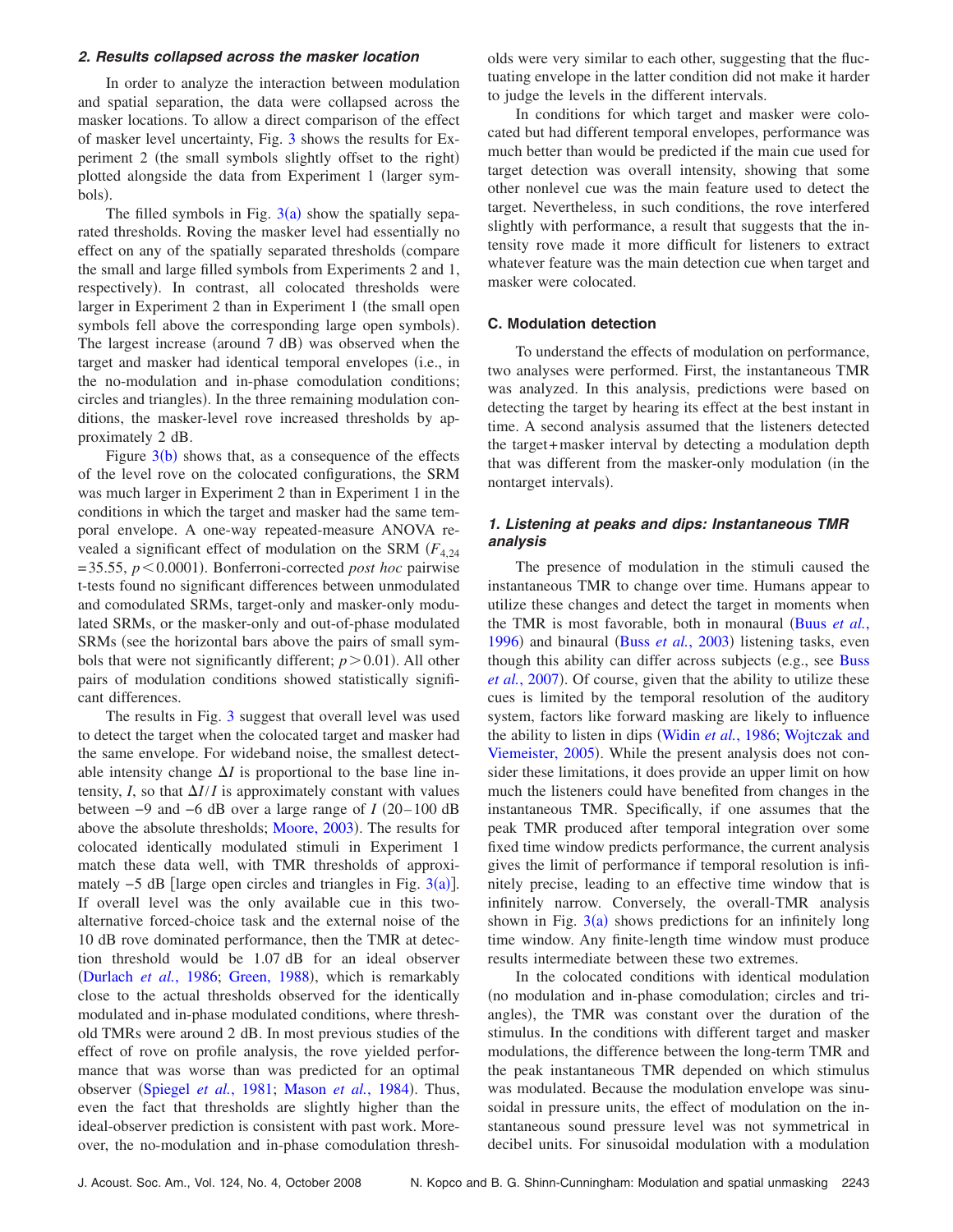<span id="page-8-0"></span>

FIG. 4. (A) Peak instantaneous TMRs at threshold in the best 1/3-octave channel [derived from Fig.  $3(a)$  $3(a)$  by applying the instantaneous TMR benefit corrections, listed in the inset, to both colocated and separated thresholds of both Experiments 1 and 2] (B) Modulation depth (across-subject means and within-subject 95% confidence interval) at the threshold TMR in the three modulation conditions in which modulation of the target and masker differed. Data are compared to predictions based on the data of [Wakefield and](#page-14-11) [Viemeister](#page-14-7) (1990)—WV, [Dau and Ewert](#page-13-11) (2004)—DE, Viemeister (1979), and Dau ([1996](#page-13-28))—D. The legend of panel B applies to data in both panels and to all modulation conditions.

depth of 0.5 (used in this study), the instantaneous signal level at the minima of the modulation envelope was 6 dB lower than the level with no modulation, while the level at the peaks of the modulation envelope was 3.5 dB higher than the unmodulated level.

Figure  $4(a)$  $4(a)$  plots the best instantaneous TMR in the frequency-corrected best 1/3-octave channel at threshold, determined by adding the instantaneous-TMR-benefit corrections (described above and listed in the inset) to the longterm frequency-corrected TMR thresholds in the best frequency channel [from Fig.  $3(a)$  $3(a)$ ]. [Note that for each modulation condition, colocated and spatially separated thresholds have the same instantaneous-TMR-benefit correction, so that this correction does not influence SRM, shown in Fig.  $3(b).$  $3(b).$ ]

As seen in Fig.  $4(a)$  $4(a)$ , the peak instantaneous TMR at detection threshold falls between −4 and 0 dB for the conditions in which the target and masker envelopes differ target modulation, masker modulation, and out-of-phase modulation conditions; large open squares, pentagrams, and hexagrams in Fig.  $4(a)$  $4(a)$ ]. These values are higher than the intensity just noticeable difference  $\text{(JND)}$  (-9 to -6 dB, as discussed above), suggesting that listeners were unable to make use of the peak instantaneous TMR to detect the target based on changes in overall intensity. Given that the longterm average TMR does not capture the differences in thresholds as a function of modulation type lif it did then the thresholds represented by the large open squares, pentagrams, and hexagrams would be constant in Fig.  $3(a)$  $3(a)$ , while the instantaneous TMR predicts performance that is too poor (even though it is approximately constant), it is possible that

predictions based on the TMR averaged over an appropriate finite-length time window could account for detection based on changes in intensity. However, if performance were based on the same intensity cue for cases when target and masker had the same envelope and cases when the target and masker envelopes differed, the effect of intensity rove should be similar in all conditions. Instead, intensity rove affected performance in the different conditions very differently, suggesting that some cue other than overall intensity integrated over some finite-duration time window enabled target detection when target and masker envelopes differed.

# *2. Effect of the target on the masker envelope modulation*

One attribute that is affected by the addition of the target to the masker is the shape of the total stimulus envelope (Dau et al.[, 1997](#page-13-27)). The salience of any change in the envelope due to the presence of the target depends on the relative levels of the target and masker as well as on the modulation condition. In the target-only-modulated condition, modulation is only present in the target interval and listeners may detect the target by detecting the presence of modulation. In the masker-only-modulated and the target-and-maskermodulated-out-of-phase conditions, the addition of the target decreases modulation depth from the 0.5 depth in the nontarget intervals and listeners may discriminate changes in the modulation depth to detect the target.

Detection and discrimination thresholds for modulation can be expressed as the modulation index  $10 \log_{10} |m_c^2 - m_s^2|$ , where  $m<sub>s</sub>$  represents the modulation depth of the standard (i.e., in the nontarget interval) and  $m_c$  is the modulation depth of the stimulus at discrimination threshold (i.e., the modulation depth of the combined target+masker signal in the target interval). The current target-modulated thresholds can be estimated either from previous modulation detection data ([Viemeister, 1979;](#page-14-7) [Dau, 1996](#page-13-28)) or from discrimination data using a standard with a very low modulation depth [Wakefield and Viemeister, 1990,](#page-14-11) and [Dau and Ewert, 2004;](#page-13-11) summarized in Fig. 2 of [Dau and Ewert, 2004](#page-13-11)).<sup>6</sup> For modulation detection, the modulation index at threshold is in the range from -23 dB ([Viemeister, 1979](#page-14-7)) to -18 dB at thresh-old ([Dau, 1996](#page-13-28)). The results from modulation discrimination experiments ([Wakefield and Viemeister, 1990](#page-14-11)) suggest that modulation index thresholds are near −23 dB for standard depths less than −30 dB.

Thresholds from a previous modulation discrimination study (e.g., [Dau and Ewert, 2004](#page-13-11)) can be linearly approximated as  $10 \log_{10} (m_c^2 - m_s^2) = 10 \log_{10} m_s^2 - 4$ , from which the predicted threshold for a decrease in modulation from the standard of  $m_c$ =−6 dB can be estimated as  $10 \log_{10} (m_c^2)$  $-m<sub>s</sub><sup>2</sup>$ ) = −11 dB [thresholds from [Wakefield and Viemeister](#page-14-11) ([1990](#page-14-11)) are approximately 1 dB larger than the [Dau and Ew-](#page-13-11)ert ([2004](#page-13-11)) thresholds when analyzed in this way].

In order to compare the current data to these predictions, the relationship between the threshold TMRs and the modulation depth of the combined stimulus was examined for our stimuli. However, combining a SAM noise and an unmodulated noise does not produce a stimulus with sinusoidal amplitude modulation. The relation between the threshold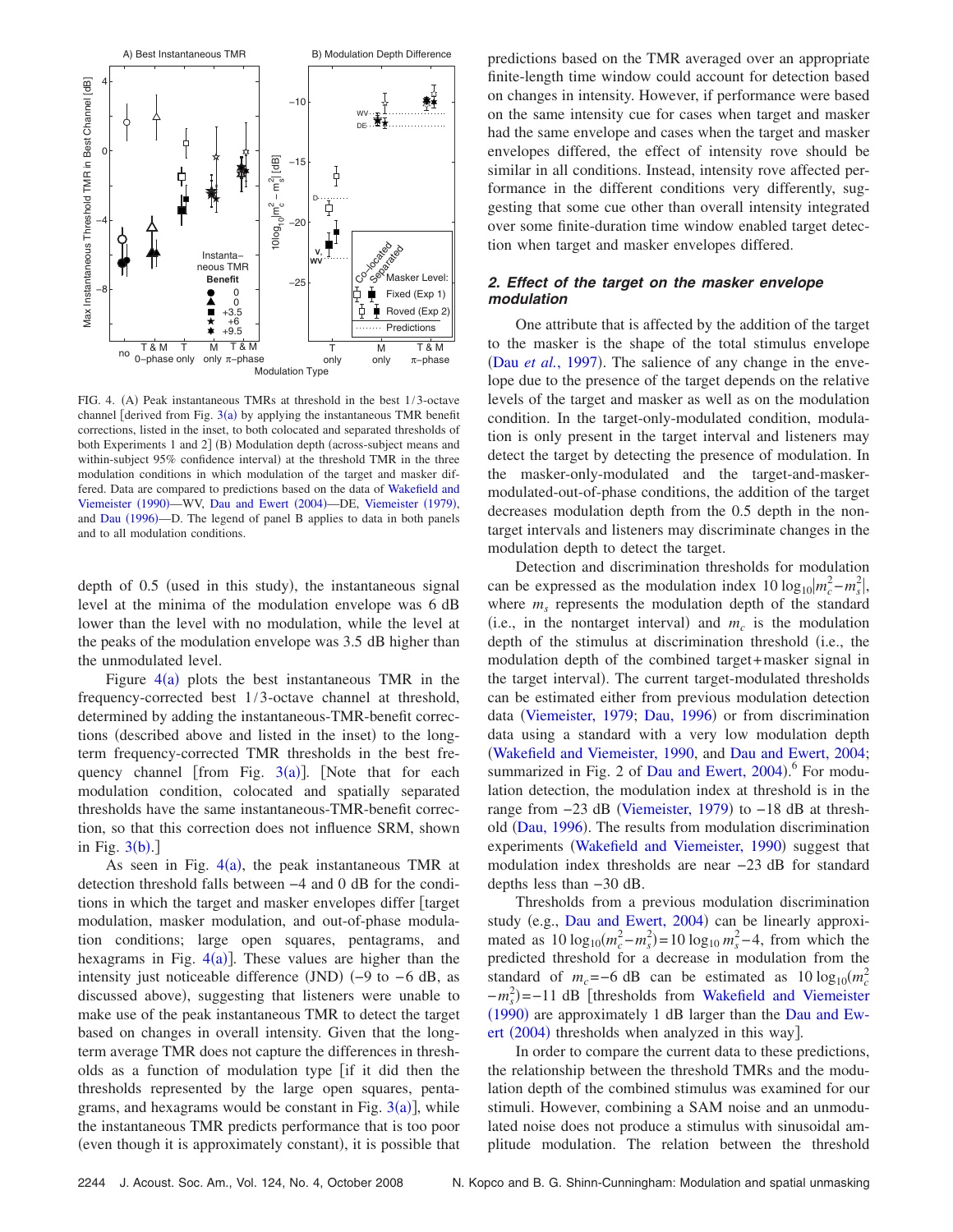modulation and threshold TMR was estimated by determining the maximum and minimum amplitudes, of the combined stimulus envelope and then finding the modulation depth of a SAM stimulus that would give the same maximum and minimum (although the exact shape of the modulation envelope differs, the difference is relatively small, especially near threshold). The resulting relationships for the three differential modulation conditions in this study (and for the target and/or masker modulation of 0.5) are as follows.

In target-only modulated,

$$
m = \frac{\sqrt{1 + 1.5^2 \text{T} \text{MR}^2} - \sqrt{1 + 0.5^2 \text{T} \text{MR}^2}}{\sqrt{1 + 1.5^2 \text{T} \text{MR}^2} + \sqrt{1 + 0.5^2 \text{T} \text{MR}^2}}.
$$

In masker-only modulated,

$$
m = \frac{\sqrt{1.5^2 + \text{TMR}^2} - \sqrt{0.5^2 + \text{TMR}^2}}{\sqrt{1.5^2 + \text{TMR}^2} + \sqrt{0.5^2 + \text{TMR}^2}}.
$$

In stimuli modulated out of phase,

$$
m = \frac{\sqrt{1.5^2 + 0.5^2 \text{T} \text{MR}^2} - \sqrt{0.5^2 + 1.5^2 \text{T} \text{MR}^2}}{\sqrt{1.5^2 + 0.5^2 \text{T} \text{MR}^2} + \sqrt{0.5^2 + 1.5^2 \text{T} \text{MR}^2}},
$$

where TMR is the threshold TMR in the best channel (from Fig.  $3$ ) in pressure units and *m* is the threshold modulation depth of an equivalent SAM noise. These equations can be inverted to estimate the target+masker modulation depth at target detection threshold for the measured results.

Figure  $4(b)$  $4(b)$  shows data for the three modulation conditions in which target modulation is different from the masker modulation, expressed as the difference in modulation depth between the target+masker interval and the reference masker-alone interval (the modulation conditions for which the target and masker have the same envelope were not included in this analysis because there is no change in modulation with addition of the target). Also shown are the pre-dictions estimated from results of [Viemeister](#page-14-7) (1979), [Wakefield and Viemeister](#page-14-11) (1990), [Dau and Ewert](#page-13-11) (2004), and Dau ([1996;](#page-13-28) see dashed lines).

The thresholds for the colocated stimuli with fixed masker levels (open large symbols) generally match the previous detection and discrimination data fairly well for all three types of modulation, suggesting that the listeners detected changes in modulation depth in these conditions. The spatially separated thresholds are only lower (detection is easier) than the colocated thresholds in the target-modulation condition, when the listeners do not ever get a good "glimpse" of the target (large filled versus open squares). At first glance, the fact that the spatially separated thresholds fall within the range of the previous modulation detection data (i.e., between the dotted lines marked by D and V, VW) seems to suggest that the listeners did not benefit from spatial cues in this condition. However, given the large difference between the D and the V, VW thresholds, and given that there is a consistent difference between the colocated and spatially separated thresholds in the current study, it is clear that the listeners did use the spatial separation cue, in addition to modulation, here.

Finally, although the effect is small, colocated roved thresholds (open small symbols) consistently fall above the range of thresholds observed in previous studies which did not rove the stimulus presentation level. This shows that overall level rove impaired the listeners' ability to detect or discriminate modulation in the current study.

# **V. DISCUSSION**

Noise-on-noise threshold TMRs changed over a range of 30 dB [Figs.  $1(a)$  $1(a)$  and  $1(d)$ ], and were influenced by the spatial configuration of the target and masker, the type of modulation present in the stimuli, and a rove of the masker level. Moreover, as discussed in the Appendix, these differences appear to increase with experience. A large part of the variability in performance across the tested conditions (as much as 20 dB) came from the changes in the target and masker energy levels received at the ears when the target and masker locations changed. Specifically, if one considers the TMR within the best 1/3-octave frequency channel in the acoustically better ear, threshold TMRs ranged only over 5 dB across different spatial configurations. If one then corrects these detection thresholds based on the detection threshold differences across frequency, $3$  threshold TMRs were even closer, spanning a range of only about 1 dB across the different spatial configurations for a given modulation condition.

As shown in Fig. [2,](#page-4-0) the way in which TMR varies with center frequency differs dramatically across the spatial configurations used in this study. Therefore, any contributions of ITD and across-frequency processing to performance are likely to depend on masker location. However, no large differences were observed after applying frequency-dependent corrections to the TMR in the best frequency channel. Thus, for the broadband stimuli used here, both binaural and across-frequency contributions to performance appear to be modest. Frequency-dependent TMR thresholds could also explain the results of a previous related experiment without considering any across-frequency integration or binaural processing (Lane *et al.*[, 2004](#page-13-3)). Together, these results suggest that low-level binaural processing does not contribute very much to spatial unmasking when detecting a broadband target in a broadband masker (although it can contribute significantly when the target is narrowband; e.g., see [Kopco and](#page-13-4) [Shinn-Cunningham, 2003](#page-13-4)).

The benefit of spatial separation found in the current results is similar for all spatial configurations, even though the best frequency channel is sometimes in a low-frequency region where binaural processing is expected to provide a large benefit and sometimes in a high-frequency region where binaural processing typically provides much more modest benefits ([Zurek, 1993;](#page-14-12) [Kopco and Shinn-](#page-13-4)[Cunningham, 2003](#page-13-4)). This suggests that differences in the perceived *spatial attributes* of the stimuli (which depend both on low-frequency ITDs as well as high-frequency interaural level differences and spectral cues) are responsible for the spatial unmasking not explained by changes in the TMR at the better ear, rather than *binaural processing* that operates primarily at low-frequencies (unmasking caused by interau-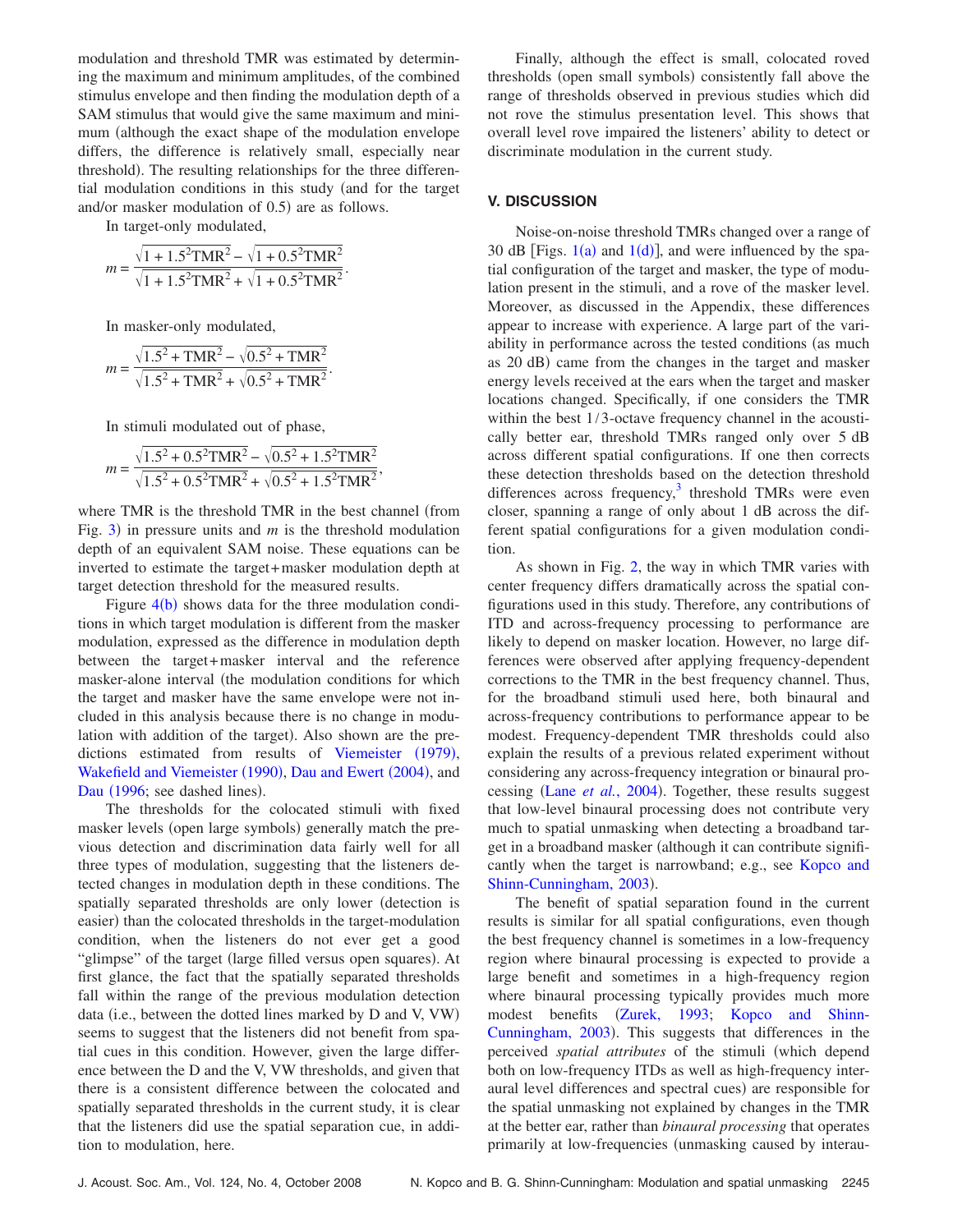ral decorrelation; [Colburn, 1977](#page-13-29)); (see [Freyman](#page-13-30) et al., 1999, for another study contrasting how spatial perception and binaural processing contribute to spatial unmasking).

Both modulation and intensity rove influenced the SRM, defined as the difference between the best-channel threshold TMRs with colocated and spatially separated stimuli. With the masker level fixed, SRM was comparable for nomodulation, target and masker in-phase modulation, and target-only modulation configurations, but SRM was statistically insignificant when only the masker was modulated or target and masker were modulated out of phase [see Fig.  $3(b)$  $3(b)$ ]. Uncertainty about the masker level increased SRM in all modulation conditions, but the size of this effect depended on the modulation in the stimuli. For the level-roved stimuli, SRM was 7 dB larger when the target and masker have the same temporal envelope, but only 2 dB larger when the stimuli had different modulation. These results can be understood by considering how and when listeners use overall level, modulation, and spatial cues to detect the presence of the target.

#### **A. Overall level**

Detection in the colocated, identically modulated conditions [i.e., when neither modulation nor spatial cues were available for target detection; open circles and triangles in Fig.  $3(a)$  $3(a)$ ] appears to be based on detecting changes in overall intensity. This conclusion is supported by (1) the observed good match between thresholds in these conditions and predictions from previous intensity JND studies (Experiment 1) and (2) the effect of the intensity rove in these conditions (Experiment 2), which increased detection thresholds to just above that expected for an ideal observer using overall level as the detection cue ([Green, 1988](#page-13-12)). (However, note that there were small gating asynchronies and spectral differences between the target and masker signals that could have contributed to the detection of colocated identically modulated targets.)

## **B. Space cue alone**

When stimuli differed in their spatial locations but not in their modulation [filled circles and triangles in Fig.  $3(a)$  $3(a)$ ], a consistent improvement in performance was observed, showing that spatial separation provided benefits beyond the improvements in the better-ear TMRs. Changes in the spatial attributes of the target+masker versus masker-only stimuli (such as perceived spatial width) likely were used to detect the target at threshold, a conclusion particularly supported by the fact that the threshold was not influenced by the intensity rove [large and small filled circles and triangles are the same in Fig.  $3(a)$  $3(a)$ ].

## **C. Modulation cue alone**

Differences in the target and masker modulations led to some improvements in detection when the target and masker had the same location, but not in all conditions. Modulation led to lower thresholds when only the masker was modulated and when the target and masker were modulated out of phase, independent of whether the overall level was roved or

not [compare open pentagrams and hexagrams to open circles and triangles in Fig.  $3(a)$  $3(a)$ ]. When the level was roved, modulation also improved detection when only the target was modulated [compare small open square to small open circle and triangle in Fig.  $3(a)$  $3(a)$ ]. However, when the level was fixed, the target-only modulation did not improve performance compared to when there were no modulation cues to detect the target [compare large open square to large open circle and triangle in Fig.  $3(a)$  $3(a)$ ].

The intensity rove caused modest degradations in performance when colocated target and masker had different modulation envelopes, hinting that the listeners might have used the overall level cue (selected at the most favorable TMR instances) instead of the modulation cue in these conditions. However, given that the rove effects were much smaller than when target and masker had identical envelopes, and that the thresholds in these cases were better than (i.e., below) those predicted for an ideal observer using intensity increments to detect the target ([Green, 1988](#page-13-12)), it is unlikely that the listeners used overall level to detect the presence of the target in these conditions [small open squares, pentagrams, and hexagrams in Fig.  $4(a)$  $4(a)$ ]. Instead, it seems that roving overall level made it slightly harder to judge the changes in modulation caused by adding a target to a masker in these tasks. However, in the target-only modulation condition, the long-term TMR threshold is comparable to that for the no-modulation and in-phase modulation conditions when the level is fixed *large* open square, triangle, and circle are comparable in Fig.  $3(a)$  $3(a)$ ]. Moreover, when the level was not roved, the spatial separation improved performance by similar amounts when only the target was modulated and in the cases where the level was clearly the cue for detection (no modulation, in-phase modulation). Thus, for the targetonly modulation condition, it is possible that the subjects used an overall level to detect the target when the level was roved and used a modulation to detect the target when the level varied randomly from interval to interval.

Another result hinting that the subjects' behavior might have been more complex than just detecting the modulation depth is that no similar effect of an intensity rove was seen in a previous study that measured modulation discrimination ([Stellmack](#page-14-13) et al., 2006). However, this difference in the effect of an intensity rove in the two studies may be due to the differences in the instructions given to subjects. In the previous study, listeners were instructed to detect changes in the modulation depth of a single stimulus, while in the current study they were presented with examples of the masker and target at the start of each block and instructed to detect the presence of the target. This priming may have enhanced the likelihood that listeners perceptually segregated the target from the masker in the current study, or that they switched cues between the rove and no-rove experiments, rather than detecting the target+masker interval by perceiving a change in masker attributes. However, further experiments are required to explore which of these alternatives is correct.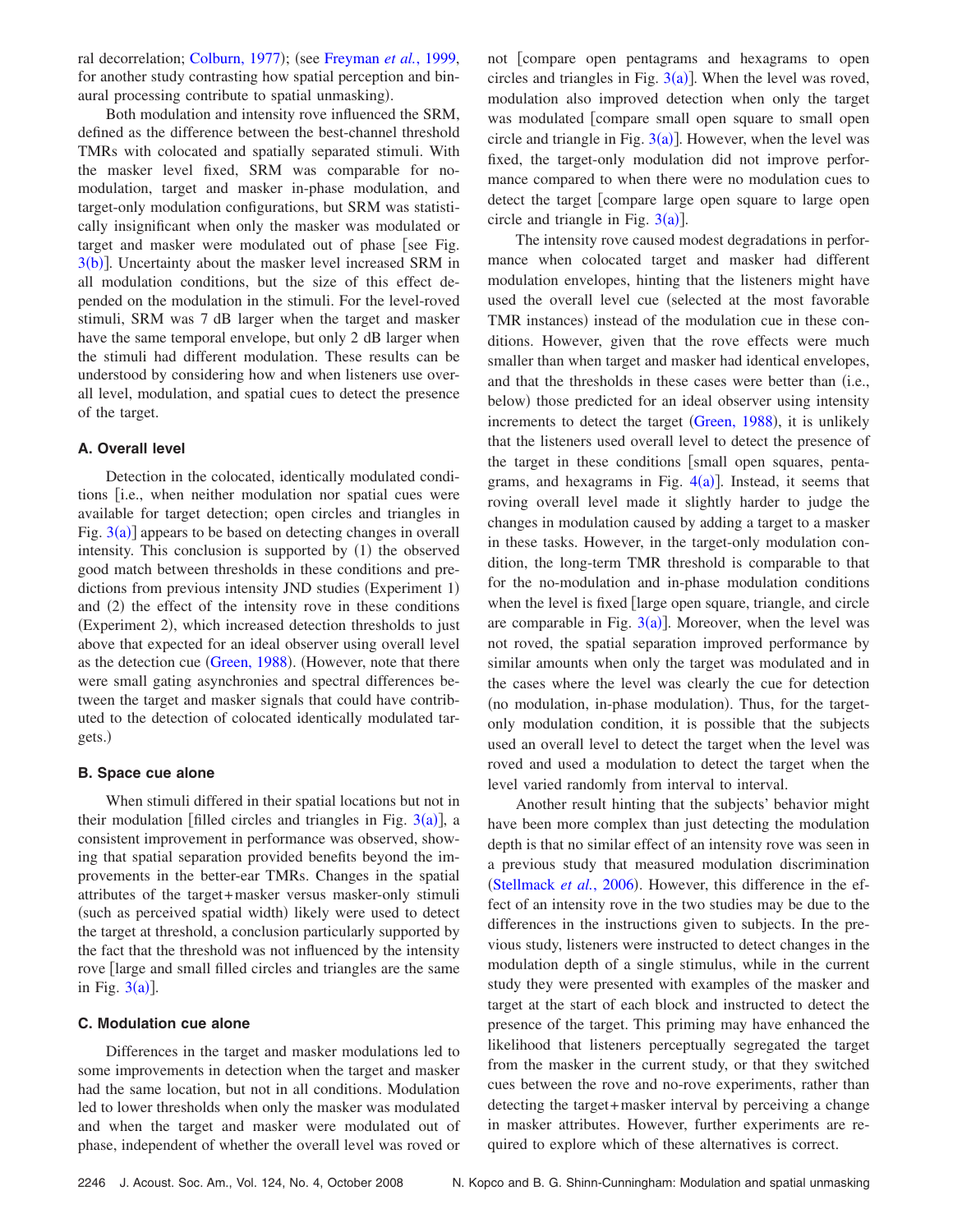#### **D. Space and modulation**

Spatial separation did not always improve detection beyond performance for colocated sources after accounting for the TMR at the best frequency in the better acoustic ear. Specifically, spatial separation did not improve detection very much, other than by changing TMR, when the masker envelope had dips, providing good glimpses of the target (in the out-of-phase and masker-only modulation conditions). As noted above, in these conditions, listeners appear to have detected the target by detecting changes in the modulation depth between the masker-only and target+masker intervals, and spatial cues did not help in detecting these modulation changes. However, when the intensity rove was added in these conditions, the modulation-based colocated detection performance was impaired, while the spatially separated performance was not. Thus, spatial cues helped, bringing the spatially separated threshold to the no-rove levels, possibly by making it easier to use the modulation cue optimally.

When only the target was modulated, spatial cues provided a significant improvement in performance both when intensity was fixed across intervals in a trial (Experiment 1) and when intensity was roved (Experiment 2). For these stimuli, listeners were never given a good glimpse of the target, because the masker envelope was constant. In addition, the spatially separated thresholds were almost identical to the thresholds in the no-modulation and in-phase modulation conditions, and the size of the spatial benefit in the norove experiment was nearly identical to that in the nomodulation cue conditions. There are two possible explanations for the listeners' behavior in the target-only modulation condition when overall level was not roved. One possibility is that when the target and masker were colocated, listeners used an overall level to detect the target, and when target and masker were spatially separated, listeners used a spatial cue to detect the target. If so, then the modulation and spatial cues were subadditive in the target-only modulation case: listeners either used space or modulation. Alternatively, listeners may have used the modulation cue in the colocated target-only modulated condition and a combination of modulation and space cues in the spatially separated condition. If so, then spatial and modulation cues combined additively for this condition, but were combined subadditively in the masker-only and out-of-phase modulation conditions.

## **E. Final comments**

After accounting for the better-ear acoustic benefit of spatial separation, the current study did not find any evidence for superadditive combination of modulation and space cues for detecting a broadband target embedded in a broadband masker. The results are consistent with two interpretations of the behavior when both cues were available and the level was fixed: (1) the subjects always used one of the cues, getting no benefit from the other one, or  $(2)$  the combination of modulation and space cues was additive when only the target was modulated, but the space cue contributed nothing to detection in the conditions in which the masker envelope was modulated and provided glimpses of the target. However, when the overall level was roved, spatial cues always

helped performance when modulation was the main detection cue.

These results confirm the first of the proposed hypotheses (H1). The combined effect of modulation and spatial separation on detection is asymmetrical in that spatial separation improves detection performance more when the target is modulated and the masker is unmodulated than when the masker is modulated.

The results contradict our second hypothesis (H2). The combined effect of modulation and separation does not depend on the specific location of the target and masker, even though the contribution of binaural and across-frequency processing likely would vary in the different configurations. This result argues that the combined effect of modulation and spatial cues occurs at a stage that is later in the processing stream than the binaural processing occurring in the brainstem.

In contrast to the current stimuli, everyday auditory scenes contain objects that differ along many more dimensions than just their temporal envelopes and locations. It is difficult to extrapolate these findings to predict how modulation and spatial cues may interact for more complex stimuli. Nonetheless, it is likely that the main result, that modulation and space cues tend to contribute to detection subadditively, will also hold true for other stimuli differing in their spatial positions and modulation structure. However, it is also important to consider how our detection results compare to suprathreshold tasks, such as understanding speech embedded in fluctuating maskers. We find it intriguing that there is essentially no evidence for across-frequency integration in our experiments. In contrast, across-frequency integration is the basis of models that predict speech intelligibility in noise (e.g., see [Zurek, 1993](#page-14-12)). We believe that the key difference between these results is that in our simpler detection task, any glimpse of the target (at any frequency) is sufficient for detection. In contrast, understanding speech requires the integration of information from different frequency bands and estimation of the absolute spectrotemporal content of the speech target. Thus, while the current results may be helpful in predicting how listeners detect a complex signal embedded in a competing fluctuating masker, they are only a first step in understanding how we analyze and understand the content of a complex signal in a setting containing multiple sound sources.

#### **ACKNOWLEDGMENTS**

This work was supported in part by grants from the National Institute on Deafness and Other Communication Disorders (5R01DC005778-03) and a grant from the Slovak Science Grant Agency (VEGA 1/3134/06). Rich Freyman gave a number of extraordinarily helpful suggestions as editor. In addition, two anonymous reviewers provided very helpful feedback on earlier versions of this work. The authors wish to thank H. Steven Colburn, Constantine Trahiotis, Les Bernstein, Bertrand Delgutte, Chris Mason, Eric Thompson, and Gin Best, for their helpful comments, and Jackie Jacobsen for help with data collection.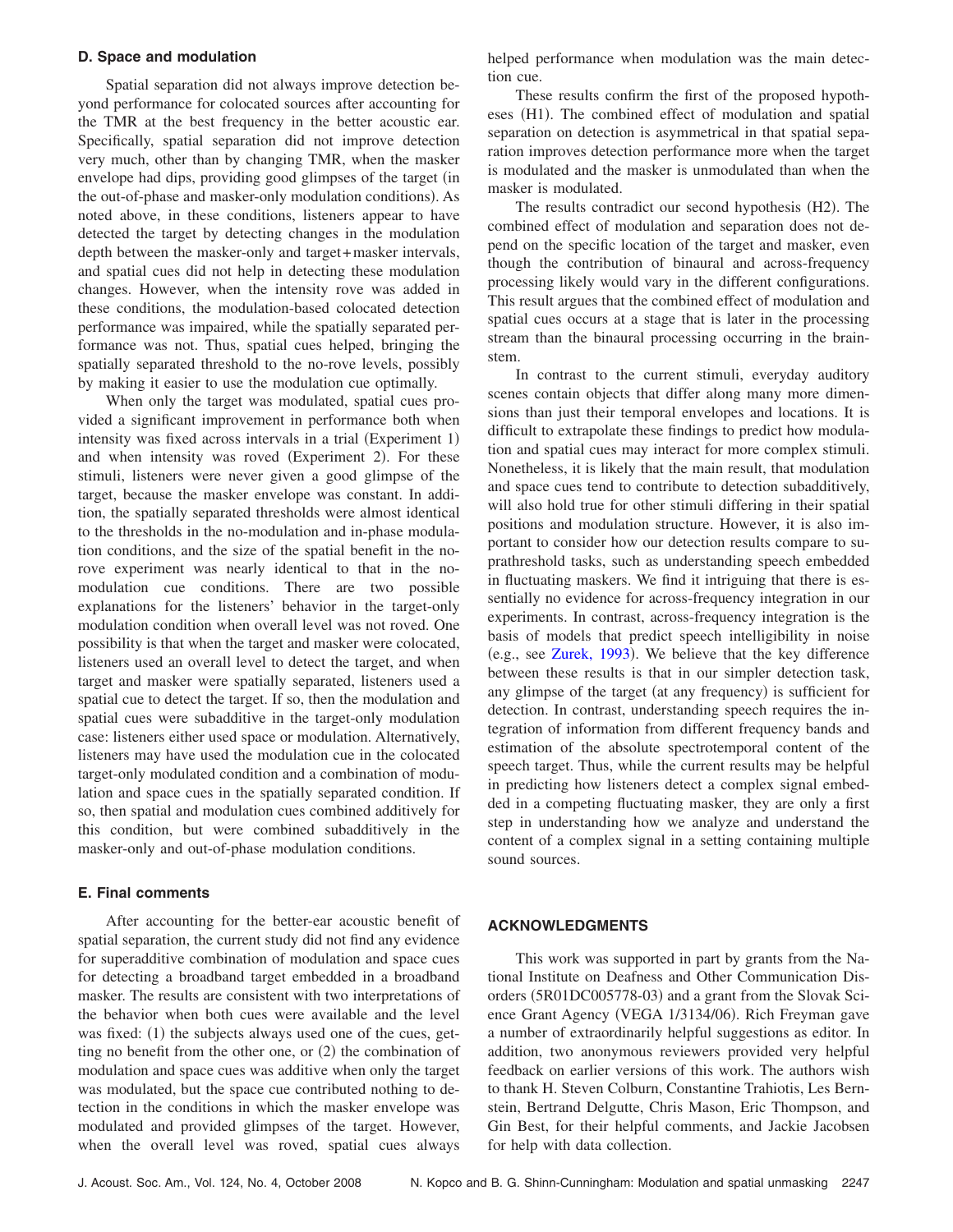#### **APPENDIX: LEARNING**

Previous studies show that modulation detection performance improves with training over the course of hours [Wakefield and Viemeister, 1990;](#page-14-11) [Dau and Ewert, 2004;](#page-13-11) [Fitzgerald and Wright, 2005](#page-13-31)). In the current study, subjects did not receive extensive training prior to the experiment; each performed only one practice session in which thresholds for all conditions were measured once each 25 combinations of modulation and spatial configuration in Experiment 1 and 30 combinations in Experiment 2). To evaluate how learning influenced the results, data were analyzed as a function of the experimental session.

A three-way repeated-measure ANOVA was performed for both experiments on the data collapsed across masker locations [as in Fig.  $3(a)$  $3(a)$ ], with factors of repeat (five levels), modulation type (five levels), and spatial separation (two levels). For Experiment 1, all two-way interactions were significant (repeat×modulation:  $F_{16,96} = 2.11$ ,  $p= 0.0134$ ; repeat  $\times$  separation:  $F_{4,24}$ = 6.03,  $p$ = 0.0017; modulation  $\times$  separation:  $F_{4,24}$ =230,  $p<0.0001$ ), as were the main effects of modulation and separation  $(p < 0.0001)$ . For Experiment 2, the results were very similar (repeat  $\times$  modulation:  $F_{16,96} = 1.69$ ,  $p = 0.062$ ; repeat  $\times$  separation:  $F_{4,24} = 20.96$ ,  $p$  $0.0001$ ; modulation  $\times$  separation:  $F_{4,24} = 212$ ,  $p \le 0.0001$ ; main effects of modulation and separation:  $p < 0.0001$ ). These results show that performance changes over time, and that the change depends on the specific combinations of modulation and of spatial separation.

*Post hoc* inspection reveals that the largest changes in SRM over time arose when only the target was modulated and when the target and masker were modulated out of phase. Panel A of Fig. [5](#page-12-0) shows the thresholds for these conditions (target-only shown as squares; out-of-phase target and masker modulation shown as hexagrams), collapsed across the masker location and plotted as a function of the repeat, for both spatially colocated (open) and separated (filled) conditions. Panel B shows the SRM. The left-hand and right-hand panels show data from Experiments 1 and 2, respectively. Each symbol represents the across-subject mean (and within-subject 95% CI) of the thresholds obtained for one combination of repeat, spatial configuration, and modulation types.

Overall, TMR thresholds generally improved over time, as illustrated by the downward trend in all the graphs in panel A. However, a more detailed inspection shows that the size of this learning effect differed in the different conditions, and that these differences were consistent across the two experiments. When the stimuli were spatially separated, the target-only modulated thresholds (filled squares) improved by  $2-3$  dB over the five repeats, while the out-ofphase modulated thresholds (filled hexagrams) improved by 1 dB or less. On the other hand, when the stimuli were colocated, there was a roughly 3 dB improvement in the out-ofphase modulated thresholds (open hexagrams), while the improvement was negligible in the target-only modulated thresholds (open squares). As a result, the SRM tended to increase across sessions for target-only modulation stimuli

<span id="page-12-0"></span>

FIG. 5. Threshold TMR in the frequency-corrected best 1/3-octave channel (panel A) and the SRM (panel B) as a function of the measurement repeat in Experiment 1 (left-hand panels) and Experiment 2 (right-hand panels). Panel A: For each repeat, the data represent the across-subject mean (and withinsubject 95% confidence interval) of the thresholds collapsed across the corresponding spatially separated or colocated conditions. Panel B: SRM, determined as the difference of the respective thresholds from Panel A.

but to decrease when the target and masker were modulated out of phase (panel B). Thus, while the SRMs for these two conditions differed by only about 1 dB in the first repeat, they differed by more than 4 dB by the fifth repeat.

At first glance, these changes seem difficult to understand. However, as discussed in the main text, spatial cues are generally not helpful for the out-of-phase conditions (hexagrams); in those conditions, performance is based on detecting (nonspatial) changes in modulation. The only effect of spatial cues in the out-of-phase modulation conditions was to make it easier to focus on this change in modulation  $(e.g.,)$ ignoring the distracting effects of intensity rove). Consistent with this, the main effect of learning in the out-of-phase modulation conditions is to improve how well listeners do when there are no spatial cues present and it is most difficult to focus attention on the modulation cue that underlies detection (open hexagrams).

In contrast, in the target-only modulation condition (squares), spatial cues provide a real advantage in target detection and allow detection at lower thresholds than when only monaural modulation and/or level cues are available. In these conditions, listeners improve most in their ability to use this subtle spatial cue (filled squares). However, listeners show little improvement in their ability to detect nonspatial changes in modulation or level with practice (open squares), perhaps because detection of modulation or detection of changes in level increases is a relatively simple task in which near-asymptotic performance is reached much faster (compared to the discrimination of modulation depth or detection of subtle spatial changes). As a result, SRM grows with time for the target-only modulation condition.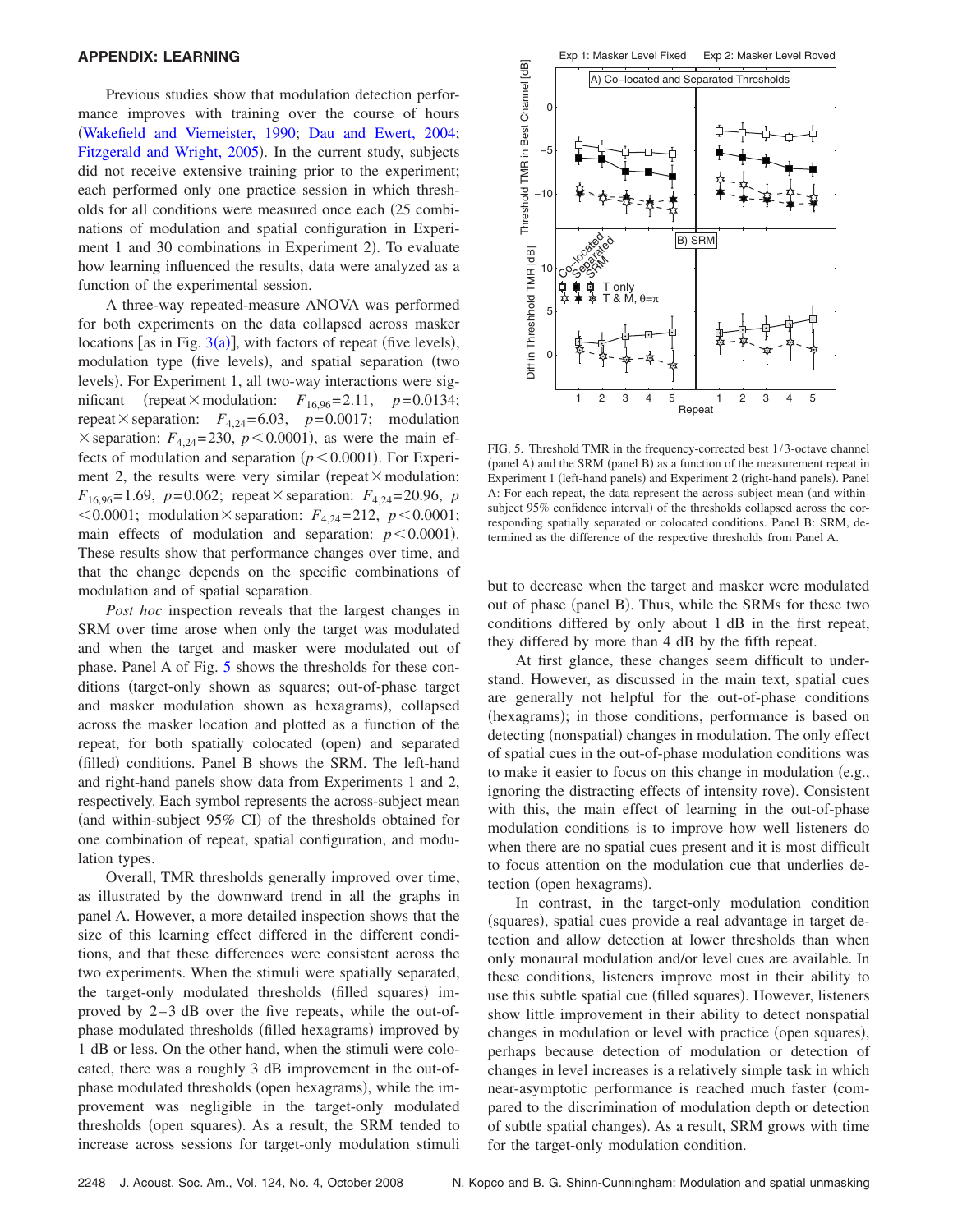<sup>1</sup>The colocated spatial configuration with the target and masker at  $90^\circ$  was not measured in Experiment 1.

<sup>2</sup>In the case of a sinusoidal target, this correction can be computed by considering only the TMR change at the target frequency ([Shinn-](#page-13-32)[Cunningham](#page-13-32) et al., 2005). If the relative contribution of each frequency to task performance is known for a broadband signal, the frequency-dependent TMR function can be used to predict performance (e.g., [Zurek,](#page-14-12) [1993](#page-14-12)).

<sup>3</sup>This simple linear correction is purely phenomenological, rather than based on theoretical considerations. To the extent that this is the right correction to apply, it may reflect systematic deviations in the degree to which 1/3-octave filters approximate peripheral filtering as a function of frequency, differences in the internal noise of different frequency channels, or other systematic effects of frequency.

<sup>4</sup>Binaural and across-frequency processing may explain some of the dependence of the uncorrected thresholds on the masker locations. Specifically, in the spatially separated configuration of Fig.  $2(a)$  $2(a)$ , the largest TMRs occur at low frequencies (below 2 kHz, full thick line) and the TMR profile in the right ear is relatively flat as a function of frequency. On the other hand, in the configurations of Figs.  $2(b)$  $2(b)$  and  $2(c)$ , the best frequency channel is at high frequencies and the TMRs vary significantly with frequency. These differences in the dominant spectral region suggest that binaural and across-frequency processing may contribute more to performance for the conditions of Fig.  $2(a)$  $2(a)$  than in the other two configurations, consistent with results in Figs.  $1(b)$  $1(b)$  and  $1(e)$  (filled symbols in the *M* 0°, *T* 90° configuration are below the filled symbols for the other two configurations). However, while the binaural and across-frequency processing may explain why threshold TMRs tend to be lower when the masker is at  $0^{\circ}$  compared to the other configurations [leftmost versus middle and rightmost plots of Fig.  $1(b)$  $1(b)$ , they are not analyzed because (1) these factors cannot explain why some spatially separated thresholds are worse than the corresponding colocated thresholds in Figs.  $1(b)$  $1(b)$  and  $1(e)$ , and [2](#page-4-0) the correction based on the frequency-dependent best-channel TMRs accounts for these differences, without considering binaural and across-frequency processing.

<sup>5</sup>Within-subject standard deviations are computed by subtracting out the mean performance (averaged across conditions) for each subject prior to the computation of variability. This method for computing variability is analogous to using subject as a factor in ANOVA analysis. In particular, the remaining variability shows how variable the across-condition results are after removing differences in overall performance across subjects. See the Appendix of [Kopco](#page-13-33) et al. (2007) for further descriptions of this analysis.

<sup>6</sup>Comparisons of the current and previous results should be made with caution, as there are important differences in experimental procedures: for instance, none of the previous studies ([Viemeister, 1979;](#page-14-7) [Wakefield and](#page-14-11) [Viemeister, 1990;](#page-14-11) [Dau and Ewert, 2004;](#page-13-11) [Dau, 1996](#page-13-28)) used the 40 Hz modulation frequency adopted in the present study. In addition, the current stimuli differ from the stimuli in the previous studies in their spectral content as they are filtered by the HRIRs.

- <span id="page-13-16"></span>ANSI (1986). Specifications for Octave-Band and Fractional-Octave-Band *Analog and Digital Filters, S1.1 (ASA 65-1986)* American National Standards Institute, Inc., New York).
- <span id="page-13-9"></span>Asemi, N., Sugita, Y., and Suzuki, Y. (2003). "Auditory search asymmetry between pure tone and temporal fluctuating sounds distributed on the frontal-horizontal plane," Acta. Acust. Acust. **89**, 346–354.
- <span id="page-13-7"></span>Bernstein, L. R., and Trahiotis, C. (1994). "Detection of interaural delay in high-frequency sinusoidally amplitude-modulated tones, two-tone complexes, and bands of noise," J. Acoust. Soc. Am. **95**, 3561–3567.
- <span id="page-13-8"></span>Bernstein, L. R., and Trahiotis, C. (2002). "Enhancing sensitivity to interaural delays at high frequencies by using "transposed stimuli"," J. Acoust. Soc. Am. **112**, 1026–1036.
- <span id="page-13-18"></span>Buss, E., Hall, J. W., III, and Grose, J. H. (2003). "The masking level difference for signals placed in masker envelope minima and maxima," J. Acoust. Soc. Am. **114**, 1557–1564.
- <span id="page-13-26"></span>Buss, E., Hall, J. W., III, and Grose, J. H. (2007). "Individual differences in the masking level difference with a narrowband masker at 500 or 2000 Hz," J. Acoust. Soc. Am. **121**, 411–419.
- <span id="page-13-25"></span>Buus, S., Zhang, L., and Florentine, M. (1996). "Stimulus-driven, timevarying weights for comodulation masking release," J. Acoust. Soc. Am. **99**, 2288–2297.
- <span id="page-13-29"></span>Colburn, H. S. (1977a). "Theory of binaural interaction based on auditorynerve data. II: Detection of tones in noise," J. Acoust. Soc. Am. **61**, 525– 533; Colburn, H. S. (1977b). "Theory of binaural interaction based on auditory-nerve data. II: Detection of tones in noise. Supplementary material," J. Acoust. Soc. Am. AIP document no. PAPS JASMA-61–525–98.
- <span id="page-13-28"></span>Dau, T. (1996). "Modeling auditory processing of amplitude modulation," (Universität Oldenburg, Germany).
- <span id="page-13-11"></span>Dau, T., and Ewert, S. D. (2004). "External and internal limitations in amplitude-modulation processing," J. Acoust. Soc. Am. **116**, 478–490.
- <span id="page-13-27"></span>Dau, T., Kollmeier, B., and Kohlrausch, A. (1997). "Modeling auditory processing of amplitude modulation I. Detection and masking with narrow-band carriers," J. Acoust. Soc. Am. **102**, 2892–2905.
- <span id="page-13-23"></span>Durlach, N. I., Braida, L. D., and Ito, Y. (1986). "Towards a model for the discrimination of broadband stimuli," J. Acoust. Soc. Am. **80**, 63–72.
- <span id="page-13-31"></span>Fitzgerald, M. B., and Wright, B. A. (2005). "A perceptual learning investigation of the pitch elicited by amplitude-modulated noise," J. Acoust. Soc. Am. **118**, 3794–3803.
- <span id="page-13-30"></span>Freyman, R. L., Helfer, K. S., McCall, D. D., and Clifton, R. K. (1999). "The role of perceived spatial separation in the unmasking of speech," J. Acoust. Soc. Am. **106**, 3578–3588.
- <span id="page-13-1"></span>Gilkey, R. H., and Good, M. D. (1995). "Effects of frequency on free-field masking," Hum. Factors **37**, 835–843.
- <span id="page-13-2"></span>Good, M. D., Gilkey, R. H., and Ball, J. M. (1997). "The relation between detection in noise and localization in noise in the free field," in *Binaural and Spatial Hearing in Real and Virtual Environments*, edited by R. Gilkey and T. Anderson (Erlbaum, New York), pp. 349-376.
- <span id="page-13-12"></span>Green, D. M. (1988). Profile Analysis. Auditory Intensity Discrimination (Oxford University Press, New York).
- <span id="page-13-5"></span>Hall, J. W., III, Buss, E., and Grose, J. H. (2006). "Binaural comodulation masking release: Effects of masker interaural correlation," J. Acoust. Soc. Am. **120**, 3878–3888.
- <span id="page-13-10"></span>Hall, J. W., III, Haggard, M. P., and Fernandes, M. A. (1984). "Detection in noise by spectrotemporal pattern analysis," J. Acoust. Soc. Am. **76**, 50–56.
- <span id="page-13-19"></span>Herron, T. (2005). "C Language Exploratory Analysis of Variance with Enhancements," (Janunary 30, 2005 version. URL: http://www.ebire.org/ hcnlab/software/cleave.html, date last viewed: May 19, 2008).
- <span id="page-13-21"></span>Kidd, G., Jr., Mason, C. R., Brantley, M. A., and Owen, G. A. (1989). "Roving-level tone-in-noise detection," J. Acoust. Soc. Am. **86**, 1310– 1317.
- <span id="page-13-17"></span>Kopco, N. (2005). "Across-frequency integration in spatial release from masking," Forum Acusticum (OPAKFI, Budapest, Hungary), pp. 1607-1612.
- <span id="page-13-33"></span>Kopco, N., Best, V., and Shinn-Cunningham, B. G. (2007). "Sound localization with a preceding distractor," J. Acoust. Soc. Am. **121**, 420–432.
- <span id="page-13-4"></span>Kopco, N., and Shinn-Cunningham, B. G. (2003). "Spatial unmasking of nearby pure-tone targets in a simulated anechoic environment," J. Acoust. Soc. Am. **114**, 2856–2870.
- <span id="page-13-3"></span>Lane, C., Kopco, N., Delgutte, B., Shinn-Cunningham, B., and Colburn, H. (2004). "A cat's cocktail party: Psychophysical, neurophysiological, and computational studies of spatial release from masking," in *Auditory Signal Processing: Physiology, Psychoacoustics, and Models*, edited by D. Pressnitzer, A. d. Cheveigne, S. McAdams, and L. Collet (Springer, Dourdan, France), pp. 405-413.
- <span id="page-13-13"></span>Lane, C. C., and Delgutte, B. (2005). "Neural correlates and mechanisms of spatial release from masking: Single-unit and population responses in the inferior colliculus," J. Neurophysiol. **94**, 1180–1198.
- <span id="page-13-15"></span>Levitt, H. (1971). "Transformed up-down methods in psychophysics," J. Acoust. Soc. Am. **49**, 467–477.
- <span id="page-13-20"></span>Mason, C. R., Kidd, G., Hanna, T. E., and Green, D. M. (1984). "Profile analysis and level variation," Hear. Res. **13**, 269–275.
- <span id="page-13-22"></span>Moore, B. C. J. (2003). An Introduction to the Psychology of Hearing, 5th ed. (Academic, San Diego, CA).
- <span id="page-13-0"></span>Saberi, K., Dostal, L., Sadralodabai, T., Bull, V., and Perrott, D. R. (1991). "Free-field release from masking," J. Acoust. Soc. Am. **90**, 1355–1370.
- <span id="page-13-6"></span>Sheft, S., and Yost, W. A. (1997). "Binaural modulation detection interference," J. Acoust. Soc. Am. **102**, 1791–1798.
- <span id="page-13-32"></span>Shinn-Cunningham, B. G., Ihlefeld, A., Satyavarta, and Larson, E. (2005). "Bottom-up and top-down influences on spatial unmasking," Acta. Acust. Acust. **91**, 967–979.
- <span id="page-13-14"></span>Shinn-Cunningham, B. G., Kopco, N., and Martin, T. J. (2005). "Localizing nearby sound sources in a classroom: Binaural room impulse responses, J. Acoust. Soc. Am. **117**, 3100–3115.
- <span id="page-13-24"></span>Spiegel, M. F., Picardi, M. C., and Green, D. M. (1981). "Signal and masker